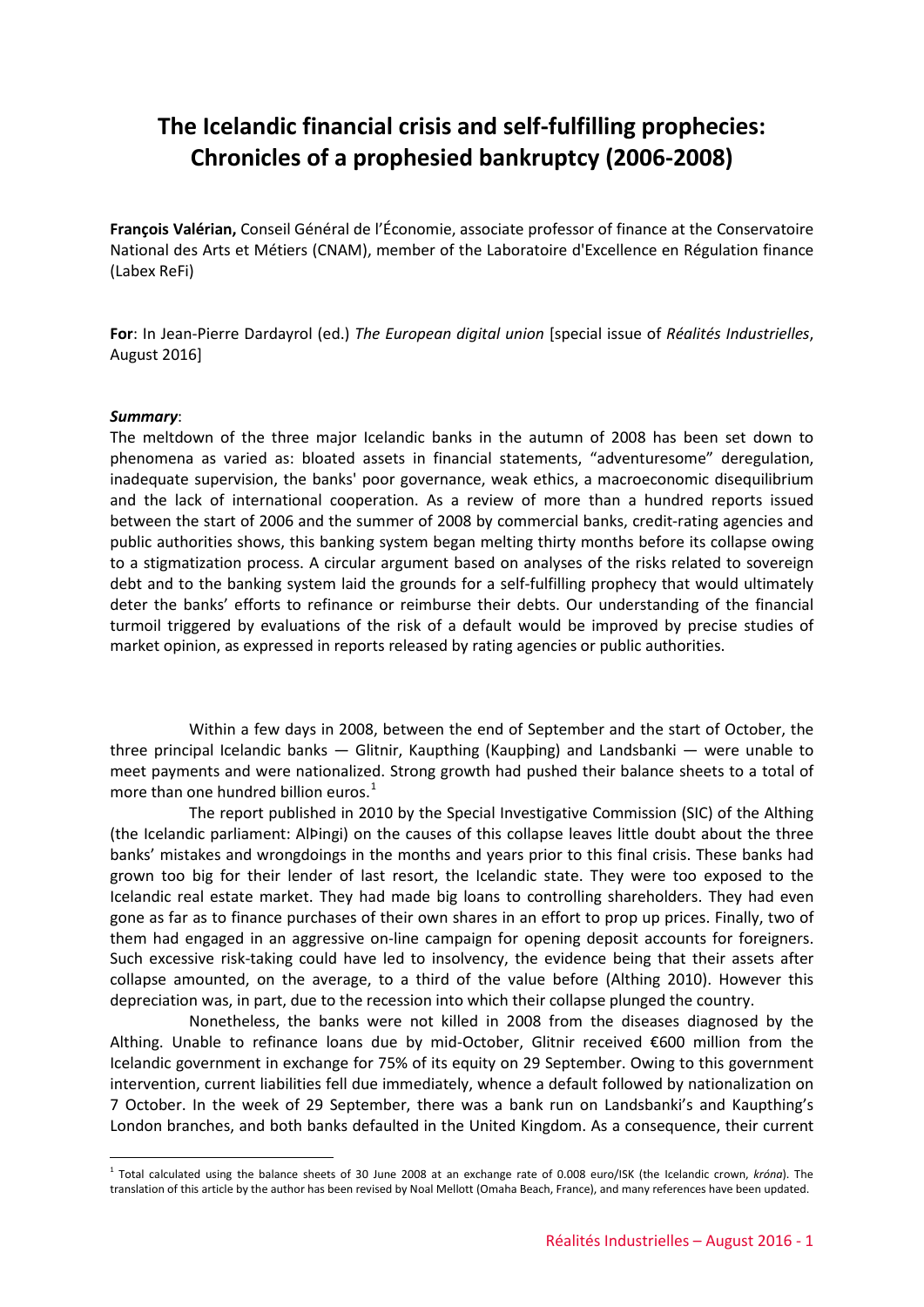liabilities had to be paid, and the Icelandic government took over these two banks on 7 and 8 October.

Behind Glitnir's short-term refinancing needs or Landsbanki's and Kaupthing's excessive use of foreign deposits via on-line banking, a single cause can be clearly identified. All three banks had been shut out of the debt market since the beginning of 2008 (Althing 2010), well before the default of Lehman Brothers on 15 September. They were in the paradoxical situation of banks whose shares (unlike Lehman's) had barely lost value and whose balance sheets, till the summer of 2008, compared favorably with those of major Scandinavian banks (Table 1). Neither auditors nor financial analysts challenged the sincerity of these results (Flannery 2010). Nonetheless, the debt market refused to allow the banks to issue new bonds.

|                                                                       | 2003   | 2004   | 2005   | 2006   | 2007   | 2008:<br>1st semester |
|-----------------------------------------------------------------------|--------|--------|--------|--------|--------|-----------------------|
| <b>Return on assets</b>                                               |        |        |        |        |        |                       |
| Iceland                                                               | 1.13%  | 1.53%  | 1.70%  | 1.89%  | 1.19%  | 0.54%                 |
| Scandinavia                                                           | 0.54%  | 0.71%  | 0.73%  | 0.75%  | 0.74%  | 0.27%                 |
| <b>Return on equity</b>                                               |        |        |        |        |        |                       |
| Iceland                                                               | 16.93% | 23.10% | 23.85% | 26.92% | 19.69% | 9.87%                 |
| Scandinavia                                                           | 13.59% | 16.27% | 17.90% | 18.39% | 18.26% | 7.04%                 |
| Capital ratio: Equity/balance<br>sheet                                |        |        |        |        |        |                       |
| Iceland                                                               | 6.67%  | 6.62%  | 7.13%  | 7.02%  | 6.04%  | 5.47%                 |
| Scandinavia                                                           | 3.97%  | 4.36%  | 4.08%  | 4.08%  | 4.05%  | 3.84%                 |
| Source: The author's calculations based on data from FLANNERY (2010). |        |        |        |        |        |                       |

Table 1: Return on assets, return on equity and capital ratios: Average of the three Icelandic banks compared with that of six big Scandinavian banks from 2003 to the first semester 2008

Most of the criticisms made by the Althing in 2010 drew attention to the quite dangerous risks that could have been realized after 2008 but that did not actually cause the meltdown. Instead, adverse opinions about the banks were a determinant of the debt market's refusal, for nearly a year before the meltdown, to allow them to refinance. According to the prevailing narrative about the Icelandic banks, they died from their sins. The purpose herein is not to absolve the banks, nor to underestimate the imperfections of Icelandic bankers. Instead, I would like to suggest a counternarrative: the Icelandic banks died because the debt market did not believe in their survival, a belief stemming from a particular way of looking at the risks run by Iceland and its banks.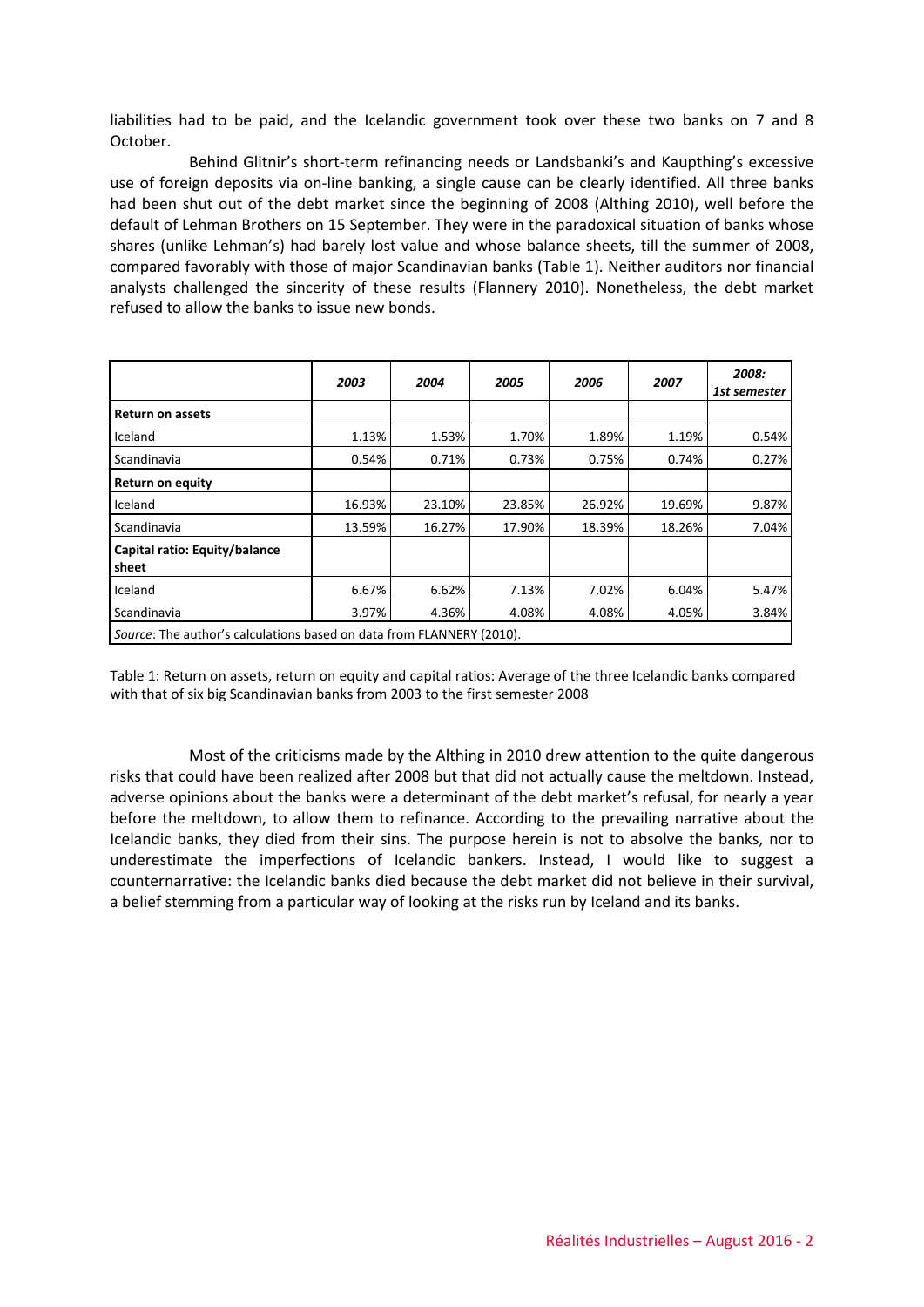### Reviewing the literature and staking out a position

The studies published in the years right after 2008 can be used to detect several explanations of the insolvency of the three banks.

A first explanation has to do with the circumstances of the default in October 2008 and the crisis between Iceland and the United Kingdom or, to a lesser extent, between Iceland and the Netherlands. Accordingly, the Icelandic banks were victims of deficient, or inexistent, international cooperation not only with the UK and the Netherlands but also with the other Nordic countries (Central Bank of Iceland, 2009, Hilmarssson 2015, Gudmunsson 2011, Jonsson 2009). The European Central Bank and the US Federal Reserve had a share of responsibility for this situation (Hilmarsson 2014).

A second explanation points to the three banks' very fast growth during the four to five years preceding the crisis and to the resulting discrepancy between their assets and the Icelandic GDP (or the government's budgetary resources). As a consequence, it would have been difficult for the government to be credible as a lender of last resort (Gudmunsson 2011, Gylfason *et al*. 2010, Flannery 2010, Fridriksson 2009, Buiter & Sibert 2008 & 2009, Barth & Schnabel 2013). Iceland was too small for the global economic order (McDonald 2015).

A third explanation evokes macroeconomic disequilibria: monetary turbulence was caused by the independent status of Iceland's currency and exacerbated by the financial crisis (Buiter & Sibert 2009, Jun & Yuan 2011, Aliber 2008, Halldorsson & Zoega 2010). Furthermore, lenient policies overheated the economy (Matthiasson 2008).

Besides the lack of international cooperation, size discrepancy (bank assets vs. GDP) and monetary turbulence, a fourth explanation was much more frequently heard: it focused on the Icelanders' ill-conceived policies or poor practices. Deregulation since 2000 had been excessive (Althing 2010, Aliber & Zoega 2010, Boyes 2009, Benediktsdottir *et al*. 2010, Halldorsson & Zoega 2010, Durrenberger & Palsson 2014, Cuéllar & Hamann 2009). Supervision was poor (Gylfason et al 2010, Jun et al 2011, Hilmarsson 2013.2, Althing 2010, Kallestrup & Lando 2010, Nielsson & Torfason 2012, Sigurjonsson 2010, Sigurjonsson & Mixa 2011, Ong & Čihák 2010) — perhaps poorer because of the small island syndrome, where everyone knows everyone (Jonsson 2009). Bank governance was very inadequate, and did not exercise enough control over risks (Gylfason 2010, Althing 2010, Benediktsdottir *et al*. 2010).

A fifth explanation, linked to the previous one, refers to ethics and even psychology (Russell 2012). Lack of moral values in the political and financial spheres was to blame for the default of the banks and the country's subsequent economic slump (Árnason 2010, Hilmarsson 2013 -1, Bryant *et al*. 2014, Sigurthorsson 2012). According to some sources, the usual, narrow definition of corruption was not appropriate for qualifying the wrongdoings committed in Iceland; it had to be broadened (Vaiman *et al*. 2011). This "moral" crisis accounted for the aftermath of the Icelandic financial turmoil, a period of "transitional justice" with demands for accountability and a "truth report", all this being somewhat comparable to transition periods from authoritarian regimes (Ingimundarson 2012). During the years of prosperity leading up to the collapse, Iceland, a country difficult to compare with others (Gylfason 2014, Danielsson & Zoega 2009-2), ended up seeing itself as a land whose unique characteristics predestined it for conquering the financial world as brilliantly and suddenly as the medieval Vikings (Loftsdóttir 2015, Bergmann 2014, Trætteberg 2011, Wade 2009).

The present article does not discuss these issues of regulation, supervision or governance; and does not engage in the controversy about Iceland's financial ethics. My intent herein is to connect the impossibility of obtaining refinancing for the banks in 2008 with the changing market opinion about the risks borne by Iceland's economy and banks. For this purpose, I have studied the reports from rating agencies, merchant banks, and public organizations, both Icelandic and international, during the two and a half years before the crisis in September 2008 (See the appendix). I have analyzed these reports as arguments about risk-taking and not as mere justifications of ratings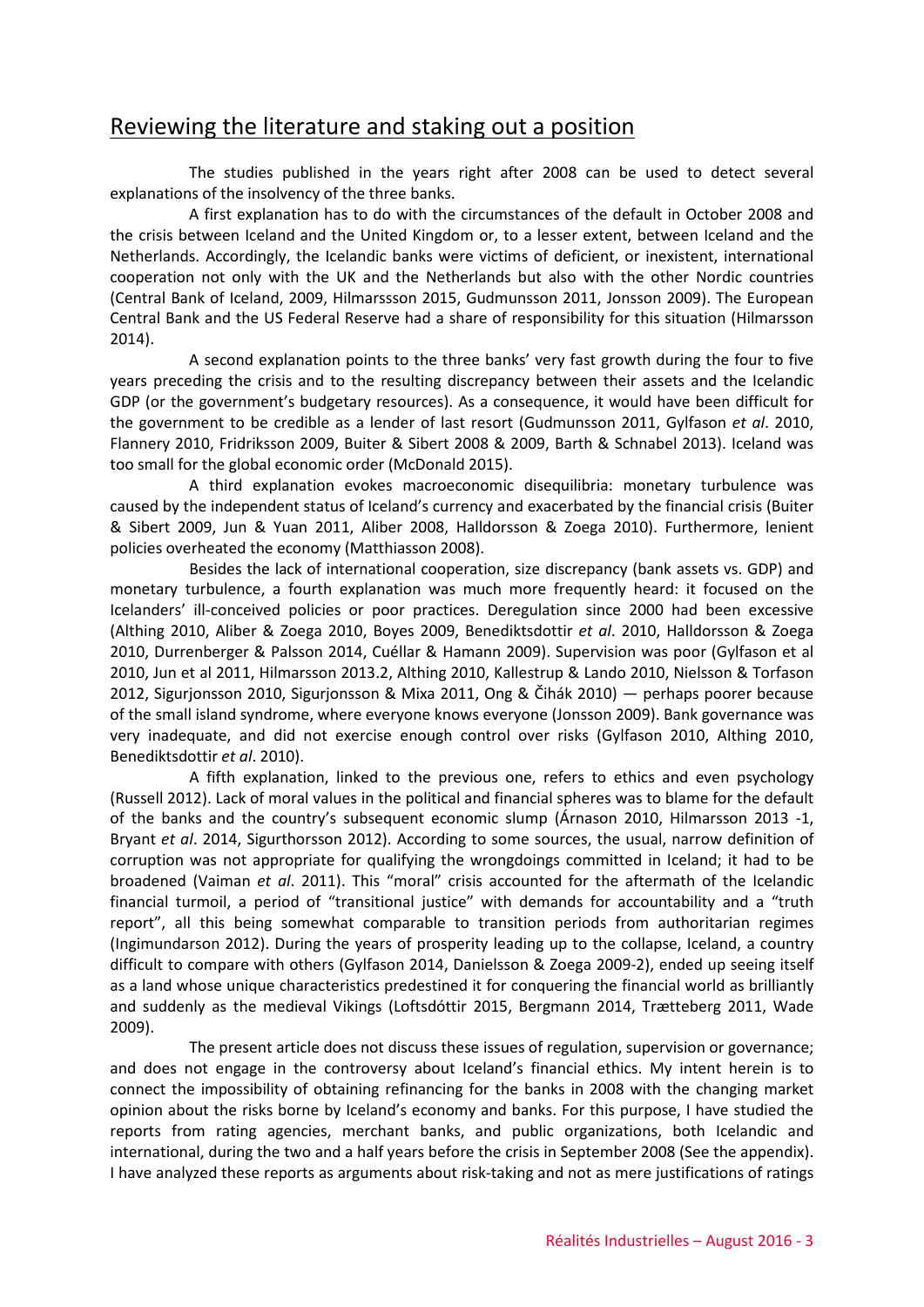or as recommendations for trading. This analysis enables us to place in a historical perspective the controversy about the risks run by Icelandic banks. This controversy lasted for thirty months; and the prevailing market opinion soon led to a stigmatization of the banks and a self-fulfilling prophecy, similar to what studies on nonfinancial phenomena have described (Jussim *et al*. 2000).

Since the so-called minicrisis of February-March 2006, this stigmatization of the Icelandic banks was perceptible on the CDS market. A credit default swap (CDS) is an agreement of credit protection whereby a "protection-buyer" pays to the "protection-seller" a periodic payment (spread) on a notional bond related to a reference entity (corporation or government). The seller commits to pay the entire notional amount to the buyer in the case of a "credit event" (such as default). CDSs are traded, and the changes in spreads reflect the risk premiums on bond issuers as viewed by the market. In relation to the spread set at the time of the transaction, the buyer is betting on a future increase in the spread — thus on a depreciation, as perceived by the markets, of the reference entity's credit-worthiness. In contrast, the seller of credit protection is betting on a decrease in the spread — thus on an appreciation of this credit-worthiness, as perceived by the markets.

CDS spreads on the three Icelandic banks started widening during the winter of 2006 and had reached catastrophic proportions by the turn of the year 2007/2008. These figures provide a numerical illustration of the risks run by the Icelandic banks. These spreads can be considered to be the technical cause of bankruptcy: no bank or investor accepted to refinance the banks at this level of risk, nor at the level reached by the spreads when refinancing became indispensable in September 2008.

Nonetheless, it is difficult to make a direct inference from the trend in spreads about what the markets understood to be a risk. Academic articles have tended to focus on the relations between CDSs and other markets (Ammer & Cai 2007, Coudert & Gex 2011, Delatte *et al*. 2012, Norden & Weber 2009, Longstaff *et al*. 2005) or, when studying banking risks, on the relation between CDS spreads and financial assessments of bank performance or fragility (Ballester *et al*. 2011, Calice *et al*. 2011, Demirguc-Kunt & Huizinga 2010).



Figure 1: A credit default swap (CDS).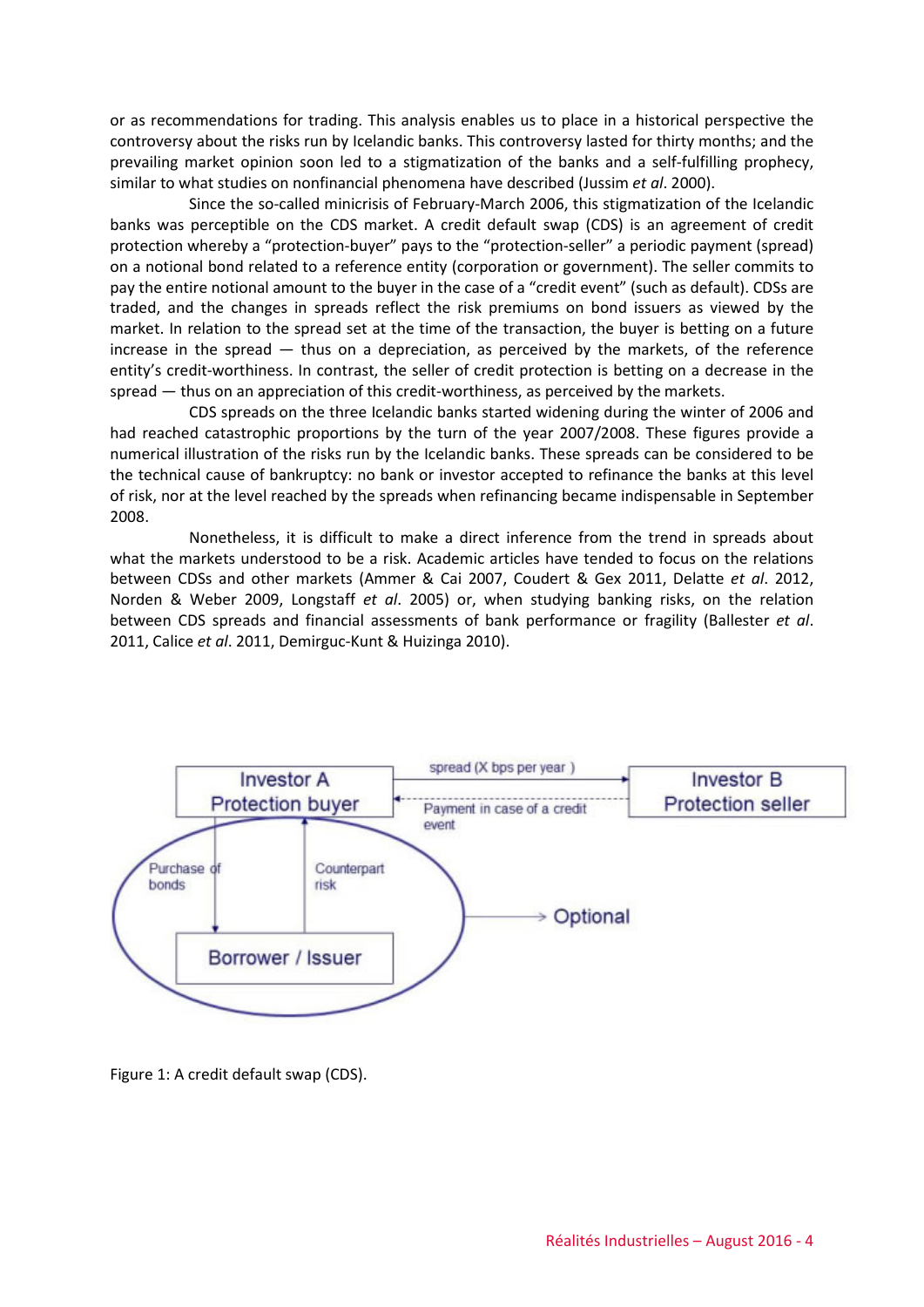Although the importance of risk perception by the market has already been pointed out when discussing the Icelandic banks (Barth & Schnabel 2013, Danielsson & Zoega 2009-1, Danielsson 2009, Portes 2008), it has never been central to the analysis of their collapse. The academic literature has focused on the connection between the market's opinion of a financial security's performance and its actual performance, but mostly by adopting binary approaches that reduce the market's assessment to positive or negative recommendations (Cervellati *et al*. 2014, Keasler & McNeil 2010, Liden 2004, Sant & Zaman 1996, Schuster 2003). This binary approach does, of course, allow for simulating the linkage between performance and the perception of it, and for building models of eventually self-fulfilling prophecies, what has been called "multiple equilibria" (Gärtner & Griesbach 2012, Flood & Marion 1996, Morris & Shin 1998, Obstfeldt 1996, De Grauwe & Jil 2012).

However none of these studies on self-fulfilling prophecies in financial markets has adopted a historical perspective; nor tried, by using analyses of specific cases, to reconstitute trends in risk-perception. This question of perceptions changing over time is of prime importance. For this reason, I shall present the opinions of rating agencies, merchant banks and public organizations in chronological order, without classifying them by institution. These opinions all come from financial analysts with similar backgrounds and stable careers during the period under consideration (as can be verified in the appendix). Their opinions depended very much on the moment when they were formulated.

### The Icelandic risk before the first thunderbolts

The major Icelandic banks' principal risks were known well before the first signs of nervousness in the CDS market. In September 2004, the CBI's *Monetary Bulletin* pointed to the close relations between increased lending and the rising prices of financial assets, as well as between the number of new loans and the low ratio of provisions for them. About the exposure of bank assets to capital markets, the Central Bank of Iceland (henceforth CBI) noted how trading gains contributed substantially to the banks' profits and how necessary it was to have a "*critical view*" of stock prices given the bull in the Icelandic stock market during the spring and summer of 2004. As for the bank liabilities, the CBI was aware that the dependence on market financing exposed the banks to "*a setback in refinancing, e.g. sparked by a downturn in market conditions or change in credit rating*"; but such a scenario was deemed unlikely. In September 2004, the CBI's position was ambiguous. To be sure, stock prices and loans might have grown too fast, but the banks' capital positions still allowed them "*considerable scope for expansion*".

Seven months later, in April 2005, for the launching of a yearly *Financial Stability Report*, the CBI moved a step farther in describing the banks' risks. An economic downturn in Iceland was not to be dismissed, given rising inflation and the current account deficit. Were Iceland to experience a recession, the banks would be in trouble owing both to their exposure on the Icelandic stock market and to their sizeable loan portfolio (in particular loans to stakeholders). The depreciation of the Icelandic crown (*króna*; ISK) would be an aggravating circumstance, owing to the banks' dependence on foreign funds, "*one of the weakest links in the economy*". The only event that could set off a crisis, according to the CBI in April 2005, would be a hard landing of the Icelandic economy. Was this likely? It did not seem so, since we read that stock prices "*do not appear to have risen so high that a major risk of a slide can be inferred*" — a more optimistic view than in September 2004. Moreover, the profitability of the banks stood "*at a record level*" with the "*highest capital adequacy ratio for a decade*"; and the banks had managed to move the "*majority of foreign currency-denominated financing*" into the "*long term*".

An Icelandic downturn might occur at the end of the current investment cycle, but healthy public finances with fiscal surpluses and low debt should enable the government to avoid a hard landing, according to Moody's on 19 July 2005 as it confirmed the triple A rating of government bonds. Moody's Investors Service did admit that the risks were higher because the banks relied on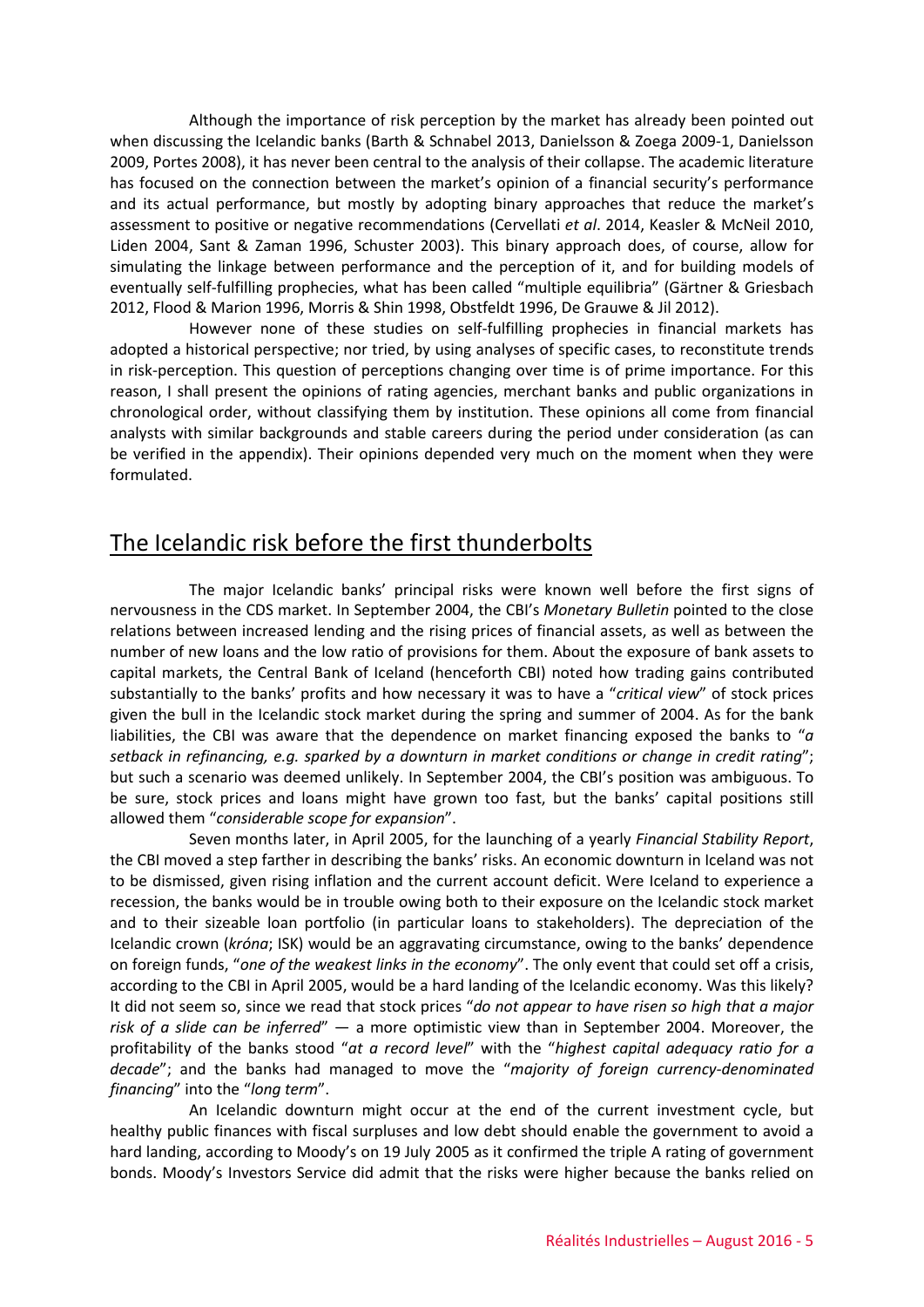funding from foreign investors, who might have qualms about their debt structure. For Moody's in July 2005, the only crisis scenario for the Icelandic banks would be a downturn in the nation's economy — a moderate risk according to Fitch, which, on 3 August, stated, "*Iceland's public finances are well-placed to withstand the impact of a hard landing*". S&P (31/10/05) did not analyze the situation any differently while, interestingly, it looked for countries that would stand comparison with Iceland — lands as diverse as New Zealand, Bermuda, Andorra, Hong Kong, Portugal, Slovenia and Belgium. Iceland seemed a special case in northern Europe given the seldom occurring combination of a high level of development, strong growth, small size, low economic diversification and an independent currency.

The potential distortion between, on the one hand, assets exposed to capital markets and domestic securities and, on the other hand, liabilities from foreign lenders in foreign currencies was one of the main topics in the report from the Icelandic Financial Services Authority (henceforth FME: Fiármálaeftirlitsins) published in the autumn of 2005. For the FME, the expansion of the banks overseas was ambivalent. On the one side, it added to foreign debt; but on the other side, it reduced the banks' exposure to Iceland and a possible domestic downturn, since half the net income of the major banks came, in 2005, from operations abroad. The FME described its efforts to increase cooperation with regulatory authorities in the countries where the banks were doing business: international expansion was to be matched by more efficient regulation.

After a first small increase by approximately 9 bps (from 36 to 45 basis points) in the CDS spreads of the three major banks, Barclays Capital (24/01/06) confirmed at the start of the new year that the main risk for the Icelandic banks was asset exposure, specifically credit exposure to a potential downturn. Questions were also raised about whether the small Icelandic economy would be able to back one or more of its big banks in that event. However the three banks were highly profitable and had strong balance sheet ratios, and Barclays recommended several transactions on their CDSs. It is worth pointing out that Kaupthing was perceived as having surer prospects than the German Commerzbank, since Barclays advised buying credit protection on the latter and selling it on the former. Five-year protection on Kaupthing was trading at 43 bps, a level perceived by Barclays Capital as too high in comparison with the 16.5 bps of Commerzbank.

## Fitch, February 2006 — Merrill Lynch, March 2006: Thunderbolts out of a clear sky

Fitch's downgrading of the outlook on Iceland on 21 February 2006 has often been considered the main triggering event of the so-called minicrisis that struck the Icelandic banks in February and March. This report should, however, be read along with the reports on Icelandic banks: the one, two days later, also by Fitch (23/02/06); and the other, two weeks later, by Merrill Lynch (07/03/06).

In its first report, Fitch (21/02/16) downgraded the outlook on foreign and local currency issuer default ratings (IDRs) of the Republic of Iceland from stable to negative. Its main reason was the risk, already mentioned in 2005, that the signs of an overheated Icelandic economy — rising inflation, rapid credit growth, buoyant asset prices, a steep current account deficit and escalating foreign debt — were a forewarning of a downturn. A major risk was the size of bank indebtedness, mostly due to foreign capital markets. According to this report (Fitch 21/02/06), the banks "*could ill afford to be shut out of international capital markets for any length of time*".

Like S&P a few months later, Fitch had trouble finding international comparisons for Iceland that would make sense. Australia and New Zealand looked like good candidates since, like Iceland, they had high development levels, low economic diversification and high but volatile growth; but their economies had the additional advantage of being "*much better documented*" and "*successfully stress tested*" over a longer period.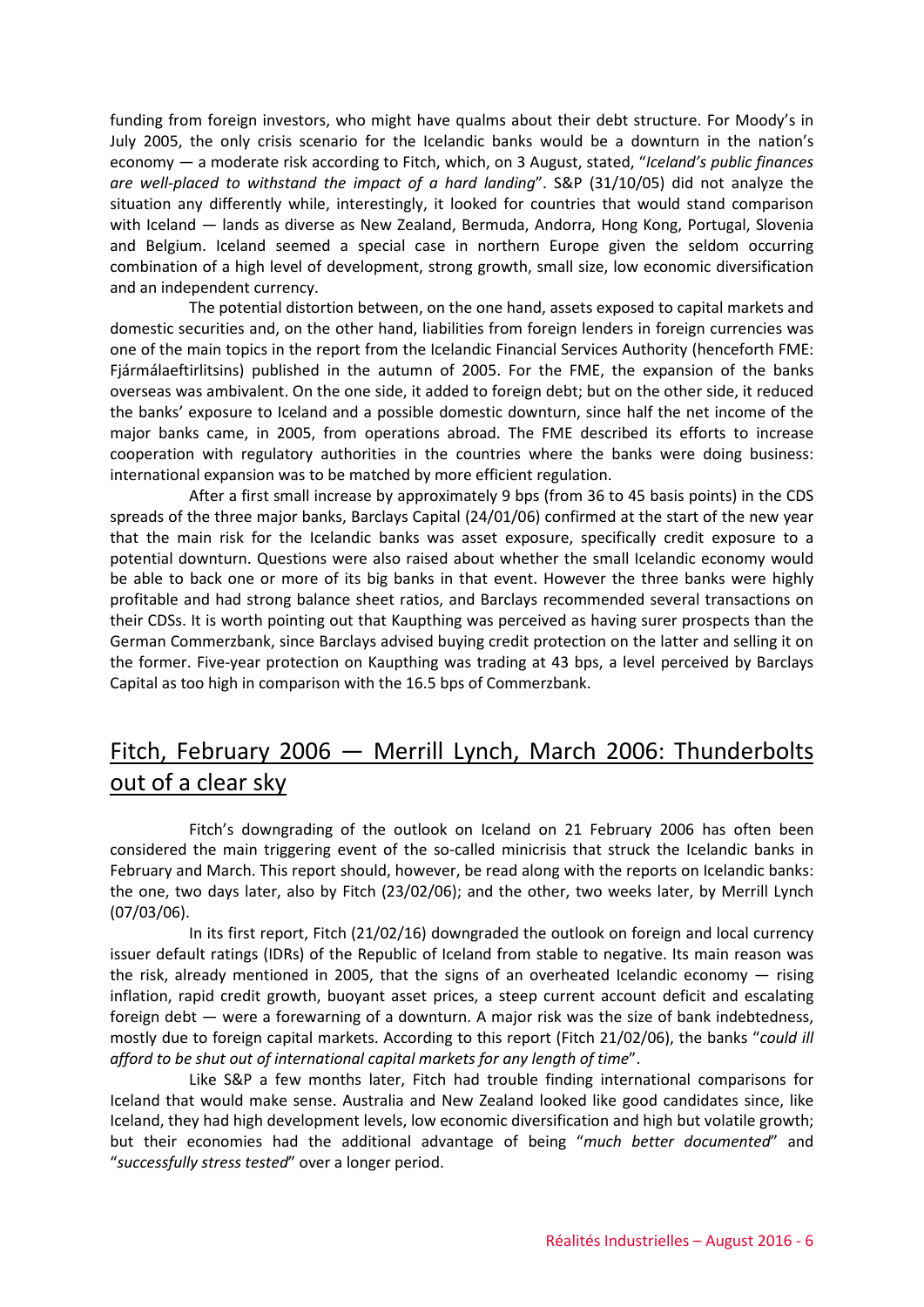Despite the handicaps of the Icelandic economy and the volume of bank debts in foreign currencies, Fitch, two days later (23/02/06), maintained its previous ratings for the main Icelandic banks with a stable outlook. Its justification for this decision was that the ratings assigned in November 2005 had already taken account of the Icelandic macroeconomic risk — even though, two days earlier, this risk had been deemed more important mainly because of bank indebtedness. Interestingly, Fitch pointed to the banks' geographical diversification with substantial foreign lending as "*offsetting to some extent*" domestic risks.

In the second report, devoted to the banks, we see the connection made between sovereign and bank risks. By growing internationally, the banks had significantly reduced their exposure to the Icelandic economy whereas, according to the report on Iceland dated two days earlier, they had increased the exposure of their liabilities since they ran the risk of being "*shut out of international capital markets*". The internationalization of banking activities might give rise to a sovereign risk owing to the accumulation of foreign debt; whereas, according to the report on the banks, the banks' risks were partly offset thanks to this internationalization (financed by taking on more debt), which reduced the exposure to risks related to the domestic economy. Bank indebtedness caused concern, since it could destabilize the national economy; but by financing the banks' international expansion, these debts sheltered them from the domestic risk and enabled them to be more confident about reimbursing or refinancing their debts. Given the circularity established between the sovereign and bank risks, the Fitch reports of 21 and 23 February amount to a sophism.

Whereas the Icelandic crown started falling in relation to the euro after Fitch's revision of its outlook for Iceland, bank CDS spreads, after momentarily increasing, were hardly affected by the these two reports. This seemed to confirm Fitch's conclusion that sovereign risk had already been priced into the spreads. These spreads remained stable for two weeks, until the Merrill Lynch report of 7 March suddenly triggered their widening (Figure 2).



Figure 2: The two thunderbolts: Bank CDS spreads and Icelandic Crown exchange rates (in relation to the euro) from mid-February to mid-April 2006.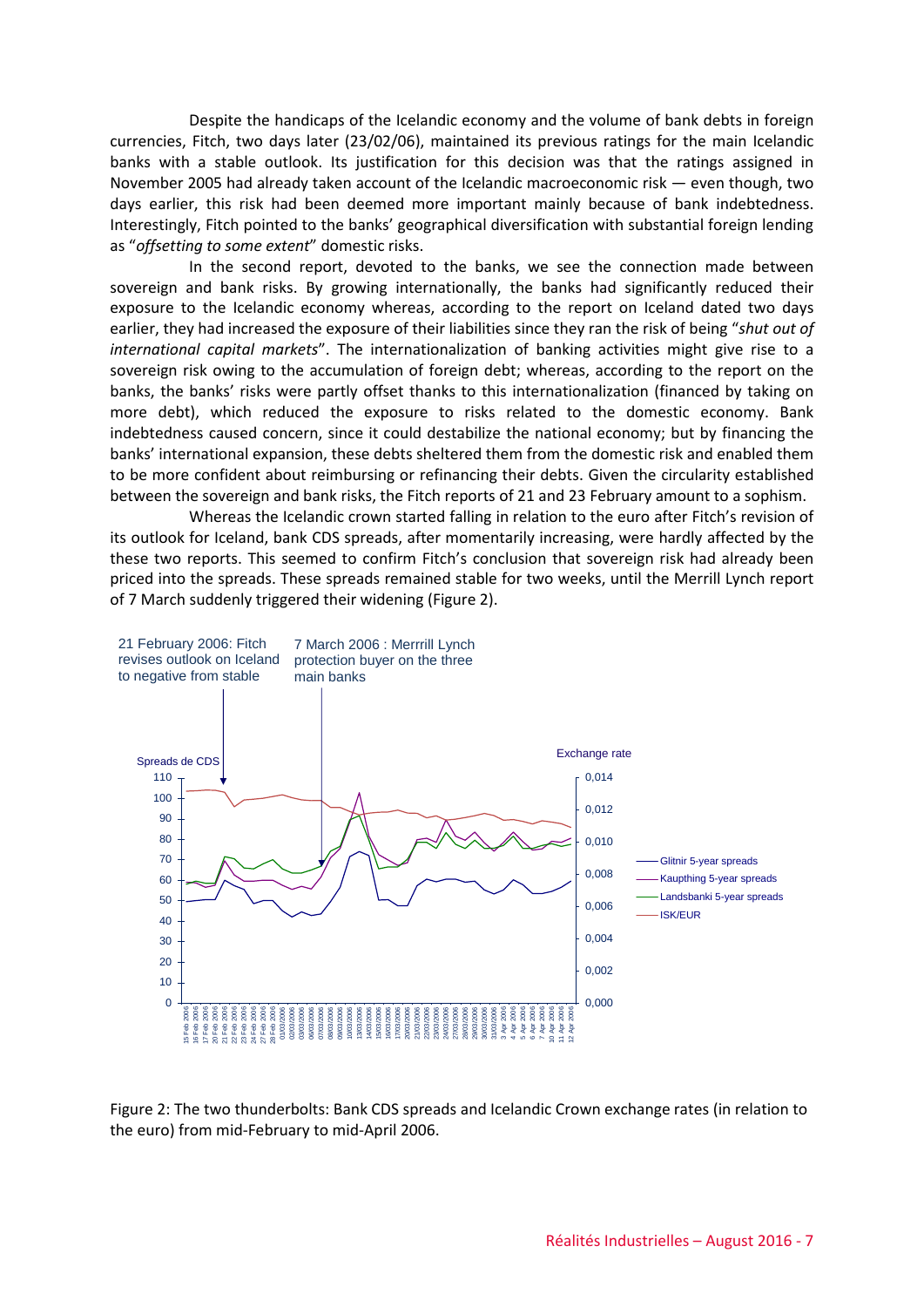The title of this Merrill Lynch report, "Icelandic banks: Not what you are thinking" (07/03/06), clearly announced a controversy. It analyzed the risks related to both the assets and liabilities of the banks. It described the exposure of these assets to the probable risk of an Icelandic recession (through loan portfolios and leveraged equity investments) and mentioned the crossholdings between banks and shareholders. The report described these asset-related risks with an evocative formula, the "*icy winds of systemic risk*"; but the only system in question was the Icelandic economy because of the risks of its growth suddenly coming to a halt. The report was less categorical about the risks related to the banks' liabilities. Faced with a close range of maturity dates on their debts, the banks would have "*obvious difficulties in raising funding*", a view tempered a page earlier with the acknowledgment that the "*banks were already actively raising finance at the beginning of 2006 which may have resolved some or all of their needs for this year*". For the authors, the banks' presumed difficulties were to be attributed to "*market sentiment*"; only a "*volte-face*" in sentiment over "*the next six months or so*" could prevent "*a significant refinancing risk for the banks in 2007*".

In short, according to Merrill Lynch, "*market sentiment*" was the only thing to fear about the CDS spreads, since "*Iceland could 'afford' to fix a banking crisis*" in spite of the difference in size between the banks' assets and the country's GDP. This is a circular argument similar to Fitch's: the risk of the exposure of the banks' assets to the island's economy was mitigated by Iceland's capacity for controlling the banks' risks.

The publication of this Merrill Lynch report (07/03/06) was probably a decisive event during the remaining life-span of the three Icelandic banks: thirty months. The story it told would not change during this time. The banks were exposed (owing to their debt and equity investments) to an overheated Icelandic economy, and this exposure was even more serious due to crossholdings (substantial loans made to shareholders or for leveraged stock purchases). This risk was reflected in the "sentiment" of bond investors as shown by CDS spreads — even though these spreads tended to widen after, not before, the Merrill Lynch report. Since the financial agencies had not taken this risk into account, their ratings of the bank were inconsistent with CDS spreads. The Icelandic banks were risky financial institutions similar to those in emerging lands. Merrill Lynch concluded that the risk had not yet been fully priced into the banks' CDS spreads and recommended buying protection for investments in them. This recommendation was apparently followed: the CDS spreads widened during the "minicrisis" that would last till September 2006 (Figure 3).

Contrary to previous reports by other institutions, Merrill Lynch found banks for comparison with Iceland's not in Scandinavia or Germany but in emerging countries, such as South Africa, Russia, Kazakhstan and Ukraine.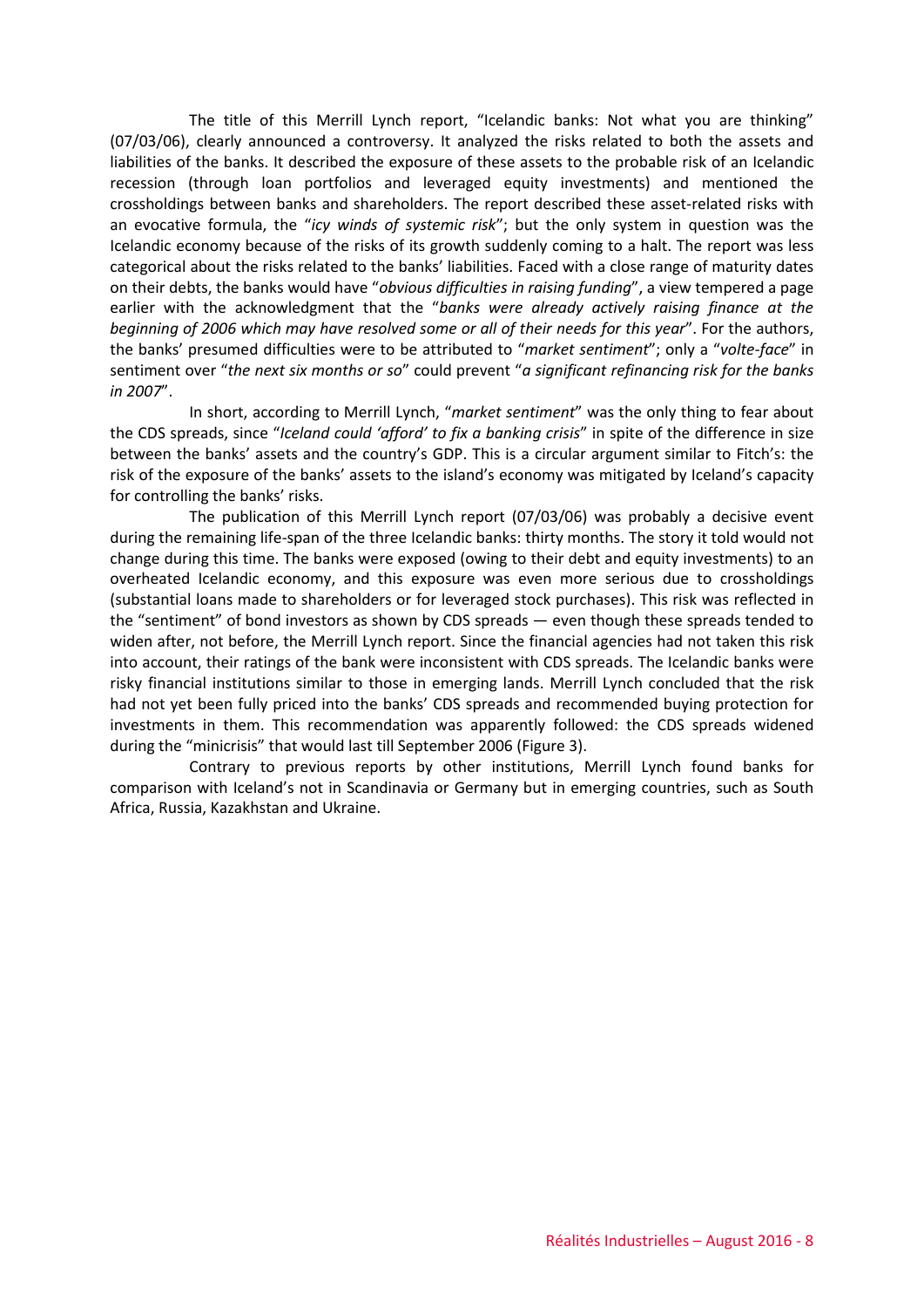

Figure 3: The 2006 minicrisis and the subsequent narrowing of spreads: Bank CDS spreads and Icelandic Crown exchange rates (in relation to the euro) from November 2005 to July 2007.

The Merrill Lynch report predicted that the "*next bout of spread widening could be catalyzed by something as simple as the negative outlook from Fitch on the sovereign which was what catalyzed the latest bout of widening*". Fitch's downgrading caused a slight increase in the bank CDS spreads, and Merrill Lynch's report apparently opened a protracted period of spread widening. Market sentiment clearly turned adverse only after its publication.

The resulting minicrisis set off a controversy between investment banks, rating agencies and Icelandic public organizations about banking risks in Iceland and  $-$  a distinct but related question — about the sovereign risk related to the national economy.

# March — July 2006: The risk of a recession, market opinion and the controversy about the Icelandic banking risk

The sovereign risk, as perceived in the spring of 2006, mainly amounted to the probability of a recession in Iceland during 2007. This risk, mentioned by S&P on 16 March, was the mainstay in a report by Danske Bank on 21 March with the telling title "Iceland: Geyser Crisis". This indictment of the Icelandic economy was equivalent to Merrill Lynch's (07/03/06) indictment of the banks. Announcing as "*likely*" a "*full-scale financial crisis*", the Danske Bank's financial analysts thought that Iceland's "*economy is heading for a recession in 2006-7*" with a GDP decline of "*probably 5-10% in the next 2 years*". The report precisely described the causal chain from a sovereign to a banking risk and then from the banking risk back to the sovereign risk. The hard landing of the country's economy would lead to cuts in domestic lending, and the Icelandic banks would have a harder time securing their own funding; and this, in turn, would cause their ratings to be downgraded and force them to tighten even more their lending conditions. On the day when the Danske report was released, the three banks' CDS spreads widened by 10 bps.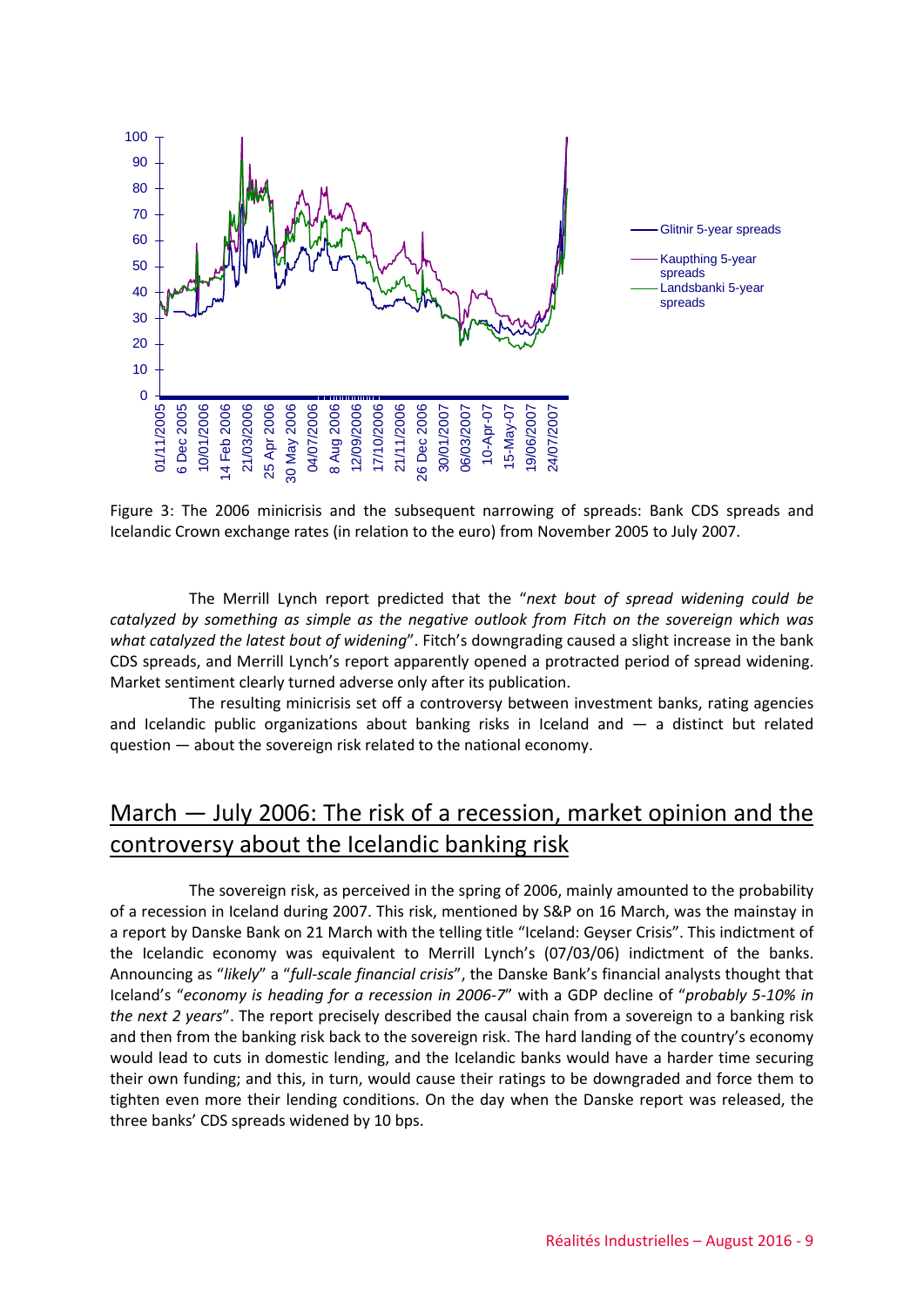In March 2006, the controversy about the banking and associated sovereign risks centered around two points: the banks' ability to withstand a recession in the country (despite the lack of a consensus on the likelihood and amplitude of such an event) and the widening spreads on the CDSs. On 20 April, the Danske Bank, observing that the Icelandic crown was still losing value since its previous report, concluded that the situation was "*turning into a full-blown crisis*" and recommended selling Icelandic crowns. The belief in an Icelandic downturn also cropped up in S&P (28/03/06) and Moody's (04/04/06) reports. On 11 April, Barclays Capital stated that the risk was not priced into the banks' spreads, since the Icelandic economy would probably experience zero or negative growth in 2007. It foresaw serious effects on the country's banks (via loan portfolios and investments in equity or leveraged equity).

Not all merchant banks shared this pessimism about Iceland and its banking sector. Morgan Stanley (13/03/06), Dresdner Kleinwort Benson (14/03/06) and JPMorgan (24/03/06) thought that the risk was more than priced into the spreads and that adverse opinion on the CDS market was the major risk for the Icelandic banks. Morgan Stanley observed that the banks were trading wider than Banca Popolare Italiana (whose CEO had just been sent to prison). JPMorgan commended the banks on their profitability levels and their ability to refinance in spite of difficult market conditions. In a clear reference to the Danske report three days earlier, it stated that "*the publication of a negative report by one of the Icelanders' Nordic rivals*" was "*exacerbating volatility*".

The realization that wide spreads might result from an unfounded opinion did not necessarily lead, however, to the conclusion that the spreads would narrow. On 26 March, CreditSights held a roundtable for investors who also compared the Icelandic banks with Banca Popolare Italiana but while noting the differences, since the risk to the Italian bank was "*tangible and clearly identifiable*". In the roundtable's opinion, the Icelandic banks' overreliance on market funding had made them "*hostages* [of] *market sentiment*", and market opinion could turn for the worse.

Significantly, the analysts made very little difference between the three Icelandic banks. S&P only rated Glitnir, but the main risks it had mentioned on 28 March (a possible downturn in the country's economy and the bank's overreliance on market financing) also concerned the other banks. On 11 April, Barclays Capital saw Glitnir as the least at risk of the three but noted that "*risks are more systemic than 'micro'*".

The risks were systemic, but the Icelandic economy was the only system that financial analysts' reports in the spring of 2006 considered at risk. The banks had already internationalized their activities, half of their assets now being abroad. Depending on whether analysts emphasized assets or liabilities however, their opinions differed about this internationalization. Although internationalization of the banks' activities had to be financed through the debt market, whence a widening of CDS spreads, it provided a welcome reduction in the exposure to Iceland's sovereign risk. CreditSights (26/03/06) saw internationalization as a positive point whereas, for JPMorgan (24/03/06), foreign subsidiaries were less likely to be bailed out by the Icelandic government if the banks had trouble refinancing.

The analysts who evaluated the risks of the banks and of the country had difficulty understanding the Icelandic situation. Evidence of this is the vast array of countries and banks chosen from one report to the next for comparison. The Danske Bank (21/03/06) had no doubts: Iceland was an emerging country, riskier than Thailand "*before its crisis in 1997, and only moderately healthier than Turkey before its 2001 crisis*". JPMorgan more optimistically compared the Icelandic and Gulf markets (solid but relatively closed and, therefore, volatile); and the Icelandic banks with German ones. For analysts, the other Scandinavian banks were not valid comparisons. The exception was Barclays Capital, which made a telling comment about the difficulty of understanding Iceland. When its analysts visited Reykjavik on 11 April, they had problems discussing with the FME's supervisor because of the "*language barrier*" (which was less of a problem with the CBI). True, the FME's 2006 and 2007 reports in English egregiously contained "insuarance" instead of "insurance", misprints overlooked by local reviewers.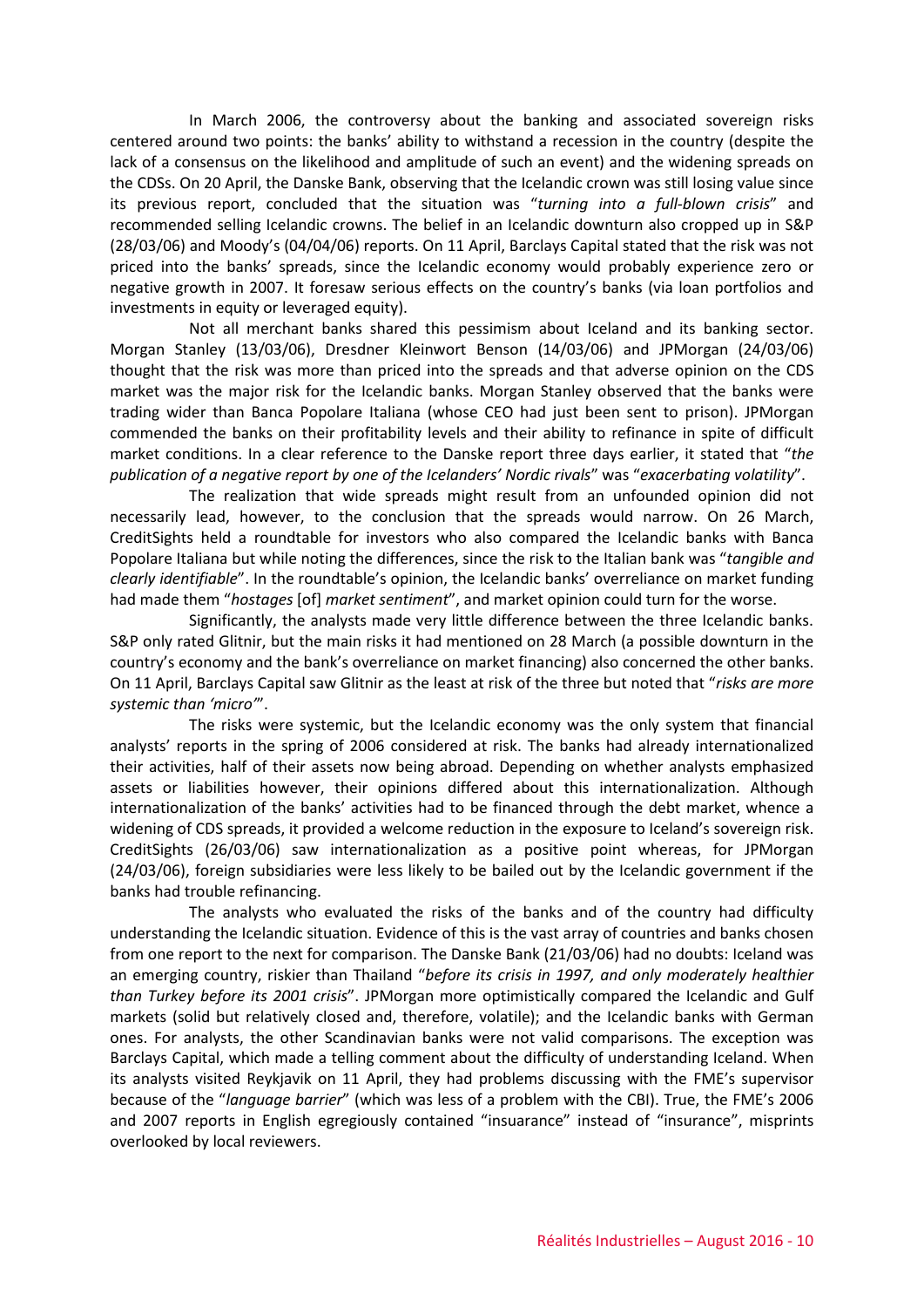Despite language barriers, Icelandic public institutions did not remain silent as international concern was being voiced about the island and its banks. In May 2006, two reports presented an Icelandic view on the banks.

The CBI's annual *Financial Stability Report* discussed the relation between domestic and international risks. If growth were to slacken, there would be a soft landing, as in 2002, instead of a hard one, unless international interest rates were to rise. The widening spreads of the banks' CDSs were perceived as an international risk that could both increase bank lending rates to domestic borrowers and overheat the island's economy, thus triggering a recession. The Icelandic risk did not cause wider CDS spreads; but wider spreads — essentially linked to market opinion — increased the risk of a downturn of Iceland's economy.

The 2006 *Financial Stability Report* did not try to deny bank risks but, instead, to show that they were limited. The banks had successfully passed the FME stress test; and the country best suited for comparison with Iceland was New Zealand, also an island with a developed society and strong growth but a weakly diversified economy. The CBI pointed out the contradiction between Fitch's revised outlook for sovereign debt and its unchanged outlook for the banks. For Fitch, a major factor in the sovereign risk was the size of foreign debt, most of it being bank debts that the Treasury would have to assume in the event of a crisis. The sovereign risk was (implicitly) related to bank risk, but the CBI described the latter as "*highly improbable".*

The second report presenting an Icelandic view came out in May 2006; it noticeably tried to react against negative market opinion. *Financial Stability in Iceland*, commissioned by Iceland's Chamber of Commerce, was written by two scholars, an Icelander and an American, a choice probably motivated by the desire to solicit an international opinion in the midst of an international controversy.[2](#page-10-0) This report was mainly a macroeconomic demonstration that no evidence supported the prediction of an imminent hard landing of Iceland's economy. The authors concluded that a banking crisis was improbable, but added that "*self-fulfilling prophecies, otherwise known as multiple equilibria, in which concerns about an Icelandic financial meltdown could lead to massive withdrawals out of Icelandic assets, which would then lead to a financial meltdown, even if fundamentals do not warrant it, cannot be ruled out*". The opinion expressed in this report was not far from Morgan Stanley's, Dresdner's or JPMorgan's: stress was laid on market sentiment, whether founded or not.

After five months of controversy, Merrill Lynch (21/07/06) reiterated its judgment on the banks. According to this report, the "*consensus view*" about Iceland was of "*zero, if not negative, GDP growth in 2007*". Widening spreads were, therefore, a risk factor as such when coupled with the banks' refinancing needs for 2007, the year when the Icelandic economy might experience a hard landing. Spreads stayed wide and volatile till late September. Moody's (12/09/06) reaffirmed concern about Kaupthing's "*high dependence on wholesale funding combined with a volatile, contracting domestic economy*".

# August 2006 — July 2007: Iceland back to growth, banks back to normalcy?

The conditions on global capital markets improved, and the banks' spreads narrowed starting at the end of September 2006. Of the two major risks identified by analysts for 2007, the first — banks unable to refinance — had vanished by autumn, when each of the three banks announced it had completed refinancing for 2007; and the second risk — an Icelandic hard landing — seemed less

-

<span id="page-10-0"></span><sup>&</sup>lt;sup>2</sup> Frederic Mishkin, the American, is set in a poor light in *Inside Job*, which was filmed after the 2008 crisis. This documentary criticized him for his fees and for changing the report's title in his bibliography from "stability" to "instability". It is, however, worthwhile to take a look at this report since it played a part in the controversy.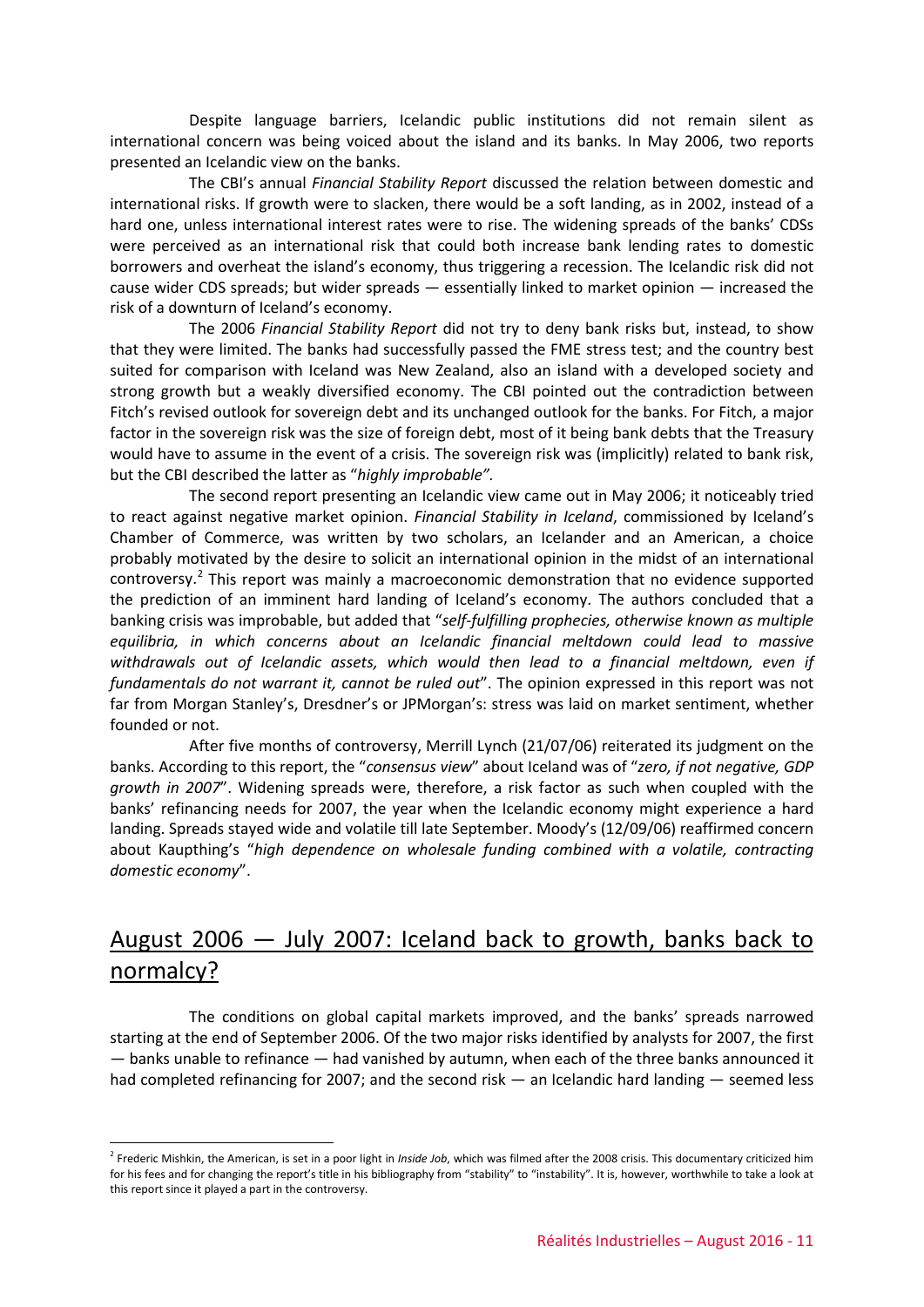and less probable as the new year approached. In fact, the Ministry of Finance upped, on 16 January 2007, the official forecast of GDP growth from 1% to 2.2%.

The IMF's *Article IV Consultation* for 2006, issued in August of that year, apparently signaled a new sentiment about the banks' risk profiles. The Icelandic financial system, "*to be able to manage its risks, has taken and should continue taking*" measures for coping with liquidity requirements, maintaining the high quality of loan portfolios and reducing crossholdings.

Analysts from various institutions (Fitch 30/08/06 on Kaupthing, Fitch 14/11/06, R&I 06/06/07) now looked backwards to what was seen as a minicrisis, already over. It had proved the Icelandic banks' ability to respond to market concerns by diversifying their funding (new debt markets and foreign deposits), stretching out their debt maturity schedule and undoing crossholdings. In December, Moody's (14/02/06) described the Icelandic banking system as "*wellcapitalized, amply liquid* [with] *strong oversight*" inasmuch as the "*large amortizations* [to be made in 2007] *are already almost fully funded*". Even Merrill Lynch (08/11/06) seemed to have lowered its guard on the Icelandic banks: it was "*not averse to a long position in the Icelandic banks*"[3](#page-11-0) and even gave them credit for having "*generally moved to address investor concerns*".

Now that refinancing for 2007 was complete, the story of the Icelandic banks moved toward a narrative about their high growth and profitability and about their increasing disconnection from a volatile domestic economy. The Citigroup equity analysts who recommended buying Kaupthing stock defended this position (twice: 03/01/07 & 30/01/07). They thus joined those who thought that the banks' risks did not deserve such wide CDS spreads. This improved outlook for Iceland's growth motivated Morgan Stanley (21/02/07) to join Citigroup in recommending the purchase of Kaupthing's stock, since a story of growth could now be told that was again consistent with an Icelandic situation no longer under the threat of a downturn. To Morgan Stanley's analysts, "*the macro-related risk has become less of an issue over the past months; the fear of a hard landing in the fast growing economy has been reduced since the recent upward revision of GDP estimates*".

Analysts did, during these months, learn about an important parameter: they were now much more frequently referring to market sentiment. Market opinion was not missing from the Fitch report (21/02/06), which had downgraded Iceland's outlook while limiting the banking risk to the banks being shut out of debt markets. Although the banks had now secured funding for 2007, Fitch (14/11/06) did not rule out adverse market opinion since "*a sudden change of investor sentiment driven by shifting international interest rate expectations* [might result] *in a further sharp correction of the Icelandic crown*".

In the first quarter of 2007, the same Fitch (15/03/07) placed a damper on the positive mood and downgraded Iceland's sovereign debt, a possibility looming since its downgrading of the outlook on foreign and local currency issuer default ratings the year before. The same day, it maintained the ratings on the three banks. Fitch's two reports, the one on Iceland and the other on the banks, used the same circular argumentation as in February 2006. The principal potential cause of an Icelandic hard landing was the amount of "*private sector-driven macroeconomic imbalances and spiraling net external indebtedness*" with the banks as "*the main obligor*". Given the amount of debt, the banks' major risk was that "*their domestic operating environment could become more difficult, should a 'hard landing' materialize*". In summary, Iceland would be in trouble if the banks did not repay their debts; and the banks would be unable to repay their debts if Iceland were in trouble. The impression of circularity is reinforced in the report on the banks by Fitch's positive comments about their "*strengthened access to funding*" and their "*lengthened maturity profile*". A month later in their reports on Glitnir, Moody's (16/04/07) and S&P (25/04/07) also saw the risk of an Icelandic downturn for this bank's assets and the risk of adverse market sentiment for its liabilities. However R&I (06/06/07) foresaw a soft rather than a hard landing of the country's economy and felt a financial crisis was "*very unlikely*".

<u>.</u>

<span id="page-11-0"></span><sup>&</sup>lt;sup>3</sup> A long position is positive for a security. In the case of a CDS, this means selling existing credit protection because the perceived risks have diminished.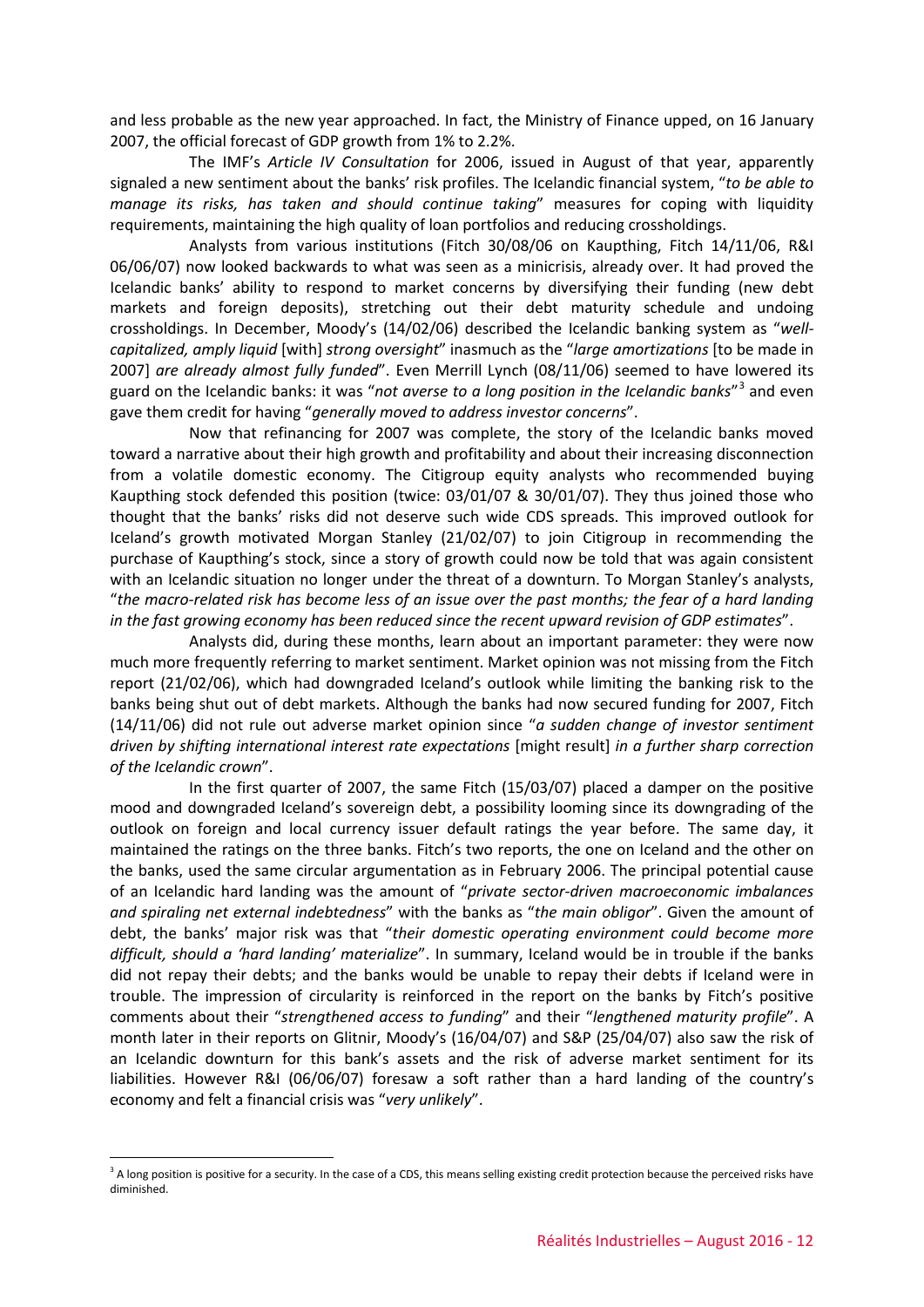The reduction of the banks' exposure thanks to geographic diversification was still seen in positive terms; but this diversification put more strain on their liabilities. This dilemma was clearly visible in the variety of opinions about foreign acquisitions. Fitch tended to see them positively, for example the consolidation of Glitnir's "*second home market in Norway*" (30/08/06) or Landsbanki's expansion in the UK and on continental Europe (28/11/06). Other analysts, more cautious, did not judge Landsbanki and Glitnir alike, since the graphs of their CDS spreads had crossed during the winter.

In November 2006, when Landsbanki's spreads were wider than Glitnir's (Figure 4), Merrill Lynch (8/11/06) had gone against the prevailing market opinion about these two banks. It had praised Landsbanki's management "*for its step-by-step addressing of credit market concerns*", whereas Glitnir's frequent acquisitions were evidence of a "*pronounced risk appetite*". A year later, a few days after the spreads of the two banks became almost equal, Merrill Lynch recommended, once again, a long position on Landsbanki (26/01/07). From late March 2007 till the autumn of 2008, Landsbanki's spreads were narrower than Glitnir's.



Figure 4: Risk perceptions of Landsbanki and Glitnir: CDS spreads from January to April 2007.

It would, however, be an exaggeration to claim that analysts had a negative opinion of Glitnir's acquisitions at the start of 2007. Moody's (06/02/07) and S&P (07/02/07) were concerned about Glitnir's acquisition of the Finnish FIM; but Fitch (05/02/07) appreciated Glitnir's Nordic expansion. Moody's, despite its concerns in February, seemed, in May (22/05/07), to have a better opinion about acquisitions by both Glitnir and Landsbanki as a diversification of their sources of income.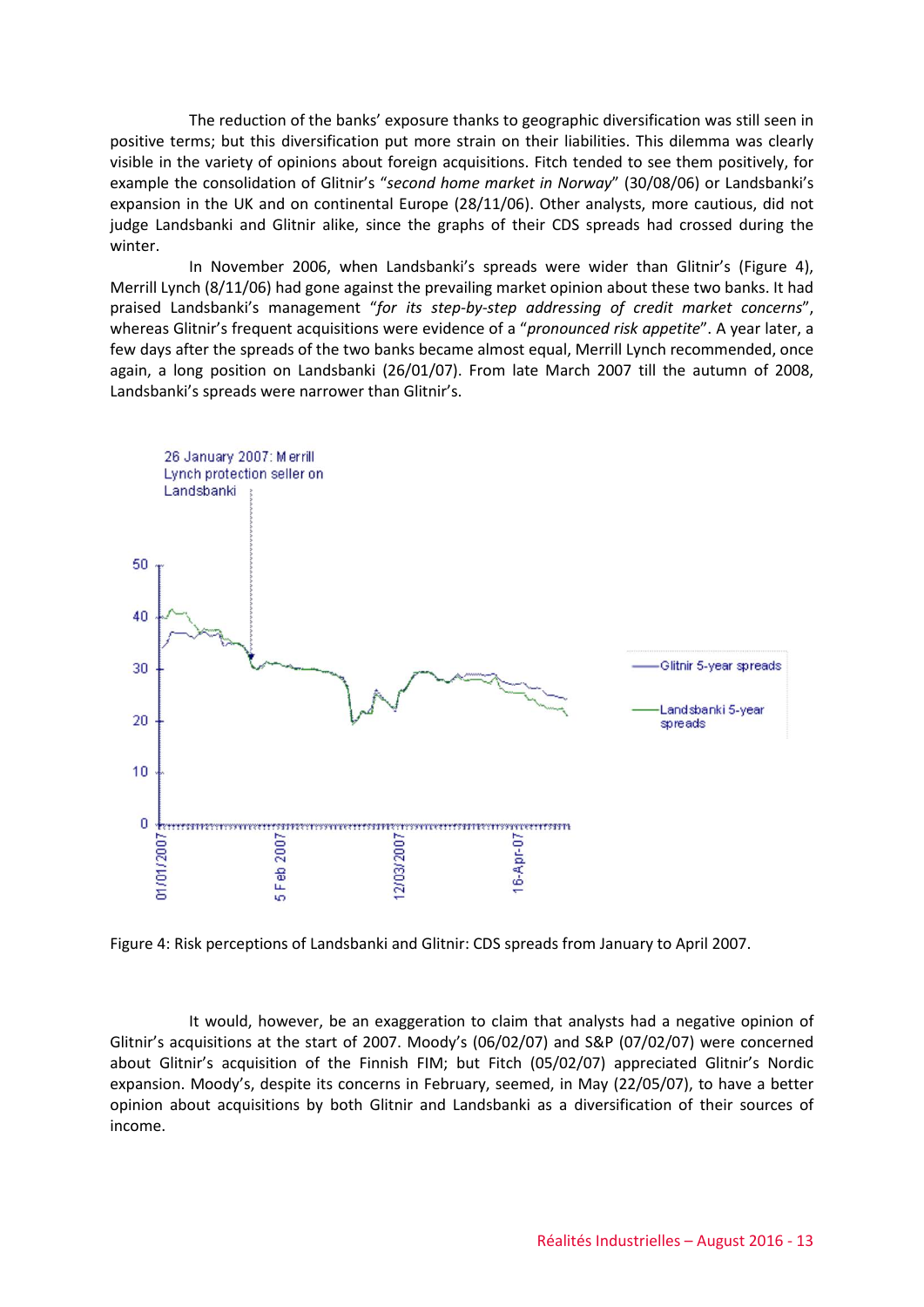Even as market tensions were subsiding, it was still challenging to try to find international comparisons for Iceland and its banks. Like Danske Bank, Fitch (14/11/06) cited the precedent of the Asian meltdown, while describing Iceland as an emerging market, like South Africa, Turkey, Indonesia, the Philippines or Brazil. Citigroup (03/01/07) and Morgan Stanley (21/02/07) made commendable comparisons with German banks, such as Deutsche or Commerzbank. The CBI's 2007 report drew a comparison with New Zealand. Several analysts insisted on the need for international capital markets to better understand the specific characteristics of the Icelandic banks, Citigroup (03/01/07) even hoping that this would open the way to listing the banks on the London exchange.

The minicrisis in the first quarter of 2006 was set down to the difficulty of understanding Iceland. During this calmer period, Icelandic institutions capitalized on this explanation in their reports at the end of 2006 and in the spring of 2007.

According to the FME's 2006 report (covering the period from the start of July 2005 till the end of June 2006), the Icelandic financial system was capable of finding answers to the criticisms made by foreign analysts. In effect, the banks had successfully passed stress tests, and Iceland was cooperating with foreign supervisors to oversee the banks' international expansion: "*The extraordinary growth of the Icelandic banks* [with] *their record rates of return and their substantial overseas acquisitions raised questions and even suspicion among those who are not familiar with how this could be accomplished in such a short period of time*". Improved information on the banks' activities and their reduction of crossholdings, along with their successful refinancing for 2007, should "*calm the waves of criticism levied by foreign analysts*".

The CBI's *Financial Stability Report* of April 2007 mentioned, like the rating agencies, the risks related to both the banks' assets and liabilities. However the tone was more positive, with the motivation of presenting a favorable economic outlook and demonstrating the banking system's resilience: "*although the main function of a financial stability report is to highlight risks, factors conducive to strengthening the long-term economic outlook should also be duly noted*". For example, two tables were presented at the end of the introduction (a new addition since the previous year): the one on "*main vulnerabilities*", and the other on "*resilience*". The Icelandic banks had proved their resilience in 2006 by responding to adverse market sentiment, and now "*the problem that loomed around this time a year ago is a thing of the past*". One major macroeconomic risk was an increase in international interest rates (a risk already mentioned in the 2006 report), which would add to domestic borrowing costs and cause loan losses for the banks. The main risk thus came from abroad, and the CBI's reports had to be read and understood abroad. To this end, an expert from the Bank of England had been asked to review the quality of the CBI's 2006 report; this review, a positive one, was published as an appendix in the 2007 report.

It is noteworthy that the Iceland Chamber of Commerce was still referring to the report of May 2006, which it had commissioned, and to the conclusion on self-fulfilling prophecies in *Iceland's Advance*, a report released in February 2007. This conclusion "The genius of Iceland" (pp. 99-101) by Simon Anholt had a nearly nationalistic tonality. This genius was that "*of a people with both ice and fire in their souls. Icelanders combine a very Nordic love of order, efficiency, fairness and competence, with a flair, warmth, informality and passion that are distinctly Mediterranean.*"

The Icelandic banks' CDS spreads started widening again in late June 2007 (Figure 5). Nevertheless, on 26 July, following Kaupthing's strong second quarter earnings, Citigroup as well as Fitch commended the largest Icelandic bank for having responded to investors' concerns and diversified abroad both its assets and funding sources. Published in August 2007, the IMF's *Iceland: 2007 Article IV Consultation* approved the banks' response to the 2006 minicrisis while insisting on the importance of a coordinated Nordic supervision and on the "*vulnerability to capital market sentiment*".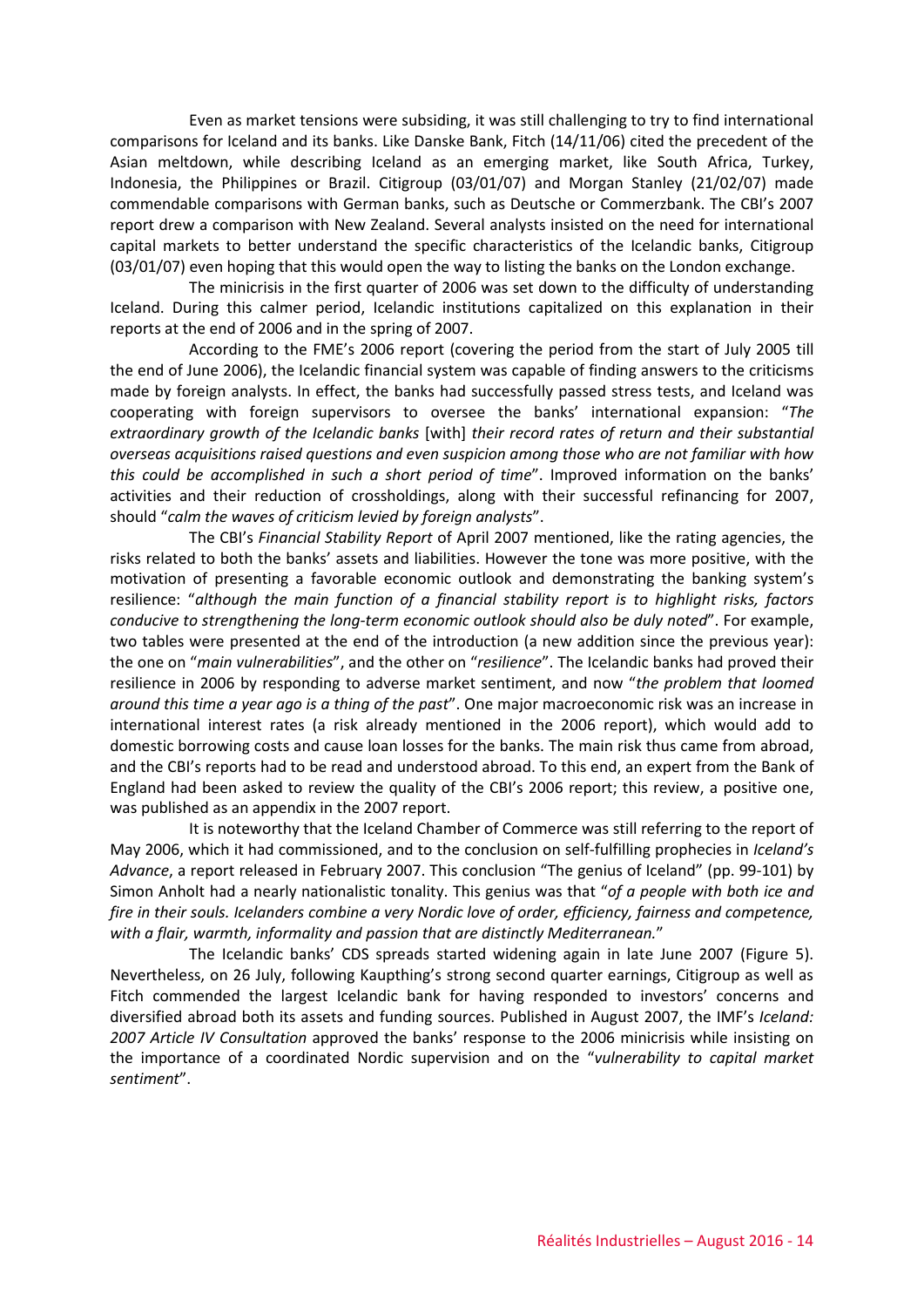

Figure 5: A prophesied bankruptcy? Bank CDS spreads from November 2005 to September 2008.

## August 2007 — September 2008: Chronicle of a prophesied bankruptcy?

The CDS spreads of the three Icelandic banks evolved catastrophically from summer 2007 till the meltdown in early October 2008 (Figure 5). Direct contagion from foreign banks cannot be evoked as an explanation, since Icelandic banks were marginally exposed to the subprimes, which Bear Sterns and BNP Paribas had just made known to the general public by suspending CDOs (the collateralized debt obligations used to repackage mortgage-backed securities). Financial analysts did not overlook this low exposure to the subprimes (Moody's 25/10/07 & 20/11/07/07, UBS 05/12/07, CreditSights 30/03/08), but given worse conditions in the global market, they obviously came to see the Icelandic banks as high-risk.

Growth by acquisition was now sanctioned by the market. The announcement on 15 August 2007 of Kaupthing's acquisition of NIBC, a Dutch investment bank reeling from the subprime debacle, triggered a widening of Kaupthing's spreads in comparison with the other banks' (Figure 6), even though the NIBC's subprime portfolio was not part of the transaction. Till early 2008, the CDS market, along with analysts (BNP Paribas 23/01/08), would see Kaupthing as the riskiest of the three banks.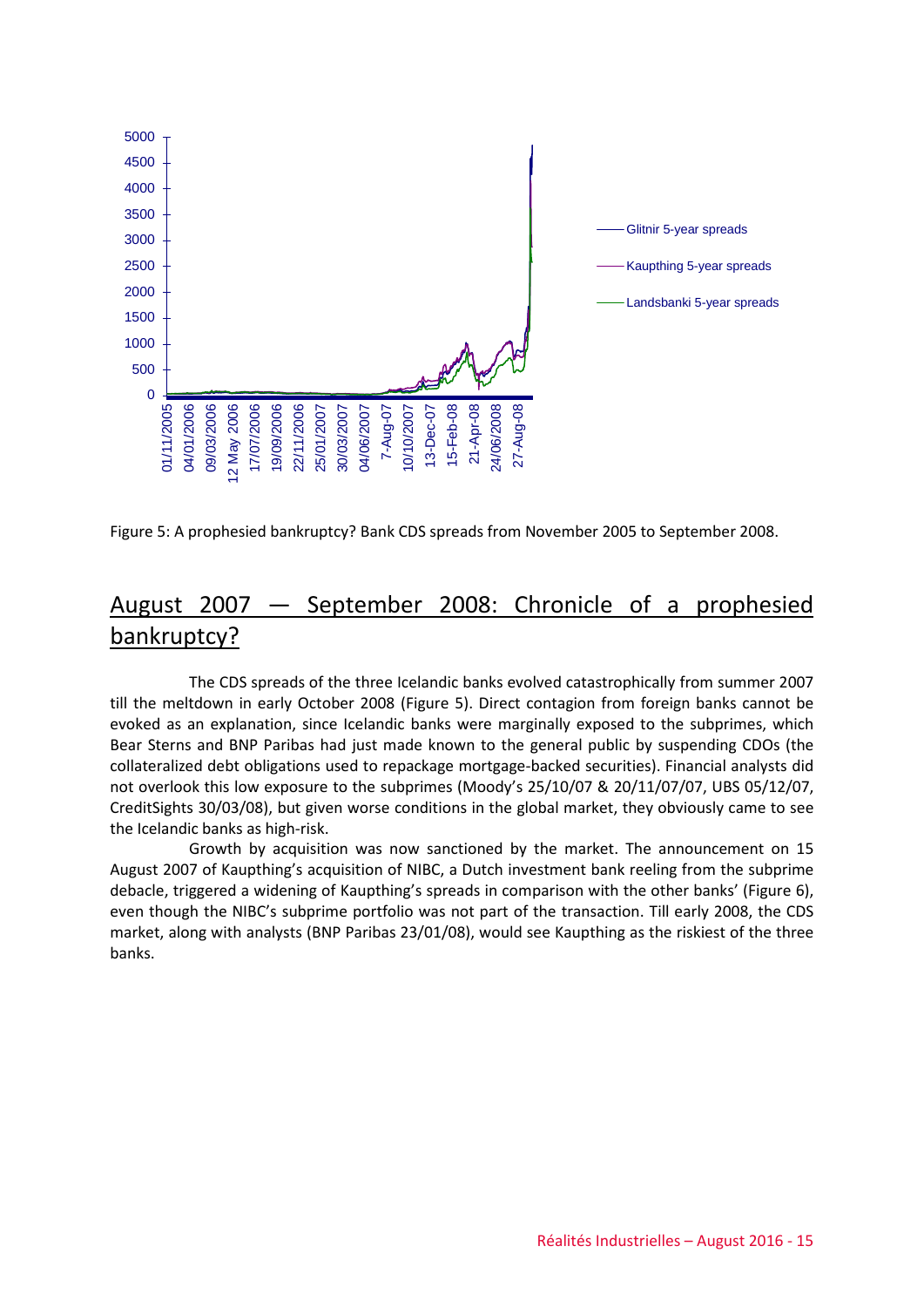

Figure 6: Kaupthing's acquisition of NIBC: Bank CDS spreads from mid-July 2007 to mid-September 2007.

When examining the banks' international growth however, analysts distinguished acquisitions depending on whether they were financed through the market or through retail deposit accounts. The reliance on market funding was a problem given the growing instability (Fitch 15/08/07, Moody's 20/11/07 on Kaupthing's acquisition of NIBC, Fitch 23/08/07 and Moody's 25/10/07 on Glitnir). In contrast, UBS (20/02/08) considered as positive Landsbanki's, and to a lesser extent Kaupthing's, efforts to increase the proportion of deposits as a source of funding.

With regard to the banks' assets, international diversification was still seen favorably (Fitch 23/08/07 on Glitnir), especially by those who feared a downturn of the island's economy (Moody's 25/10/07 on Glitnir; Moody's 20/11/07 on Kaupthing; UBS 05/12/07 on the disappointing 1% GDP growth in 2007). The fear of a global recession was now adding to the risk of an Icelandic recession; and this weighed on the evaluation of the banks' international diversification (UBS 05/12/07, S&P 20/03/08), especially if the latter meant acquiring an investment bank — Moody's (27/11/07) had a negative opinion of Kaupthing's acquisition of NIBC.

The size reached by the banks through international growth made it less likely that the Icelandic government would be able to bail them out in case of default (UBS 05/12/07). Public institutions in the country tried to respond to this preoccupation. The Iceland Chamber of Commerce commissioned another report, *The Internationalisation of Iceland's Financial Sector*, released in November 2007. Written by a foreign (British) and two Icelandic scholars (on the model of the Chamber's 2006 report), it tried to cast doubt on the "country premium risk" that the markets wanted to apply to Icelandic banks, unjustifiably so since the discrepancy between bank size and GDP was common in the small countries that had become international financial centers. The advocates of this premium were challenging Iceland's right to a growing financial sector capable of competing with countries such as Luxemburg.

The FME's 2007 report also described the current situation in terms of conflicting perceptions. Its tone was more aggressive than in previous reports. The main challenge facing the country's banks was a problem of communications: "*In 2006 Icelandic financial undertakings realized that their expansion in foreign markets was attracting the interest and attention of foreign parties, which increasingly became interested in the Icelandic economy and financial system. Suddenly the discussion turned against the Icelandic financial undertakings and, in fact, to a great extent against the Icelandic financial and economic system*." In this conflict of perceptions, the FME had to "*ensure that Icelandic financial markets are known for integrity and reliability*". Accordingly, it insisted on the banks' profitable accounts, very favorable ratios and positive results in the stress tests.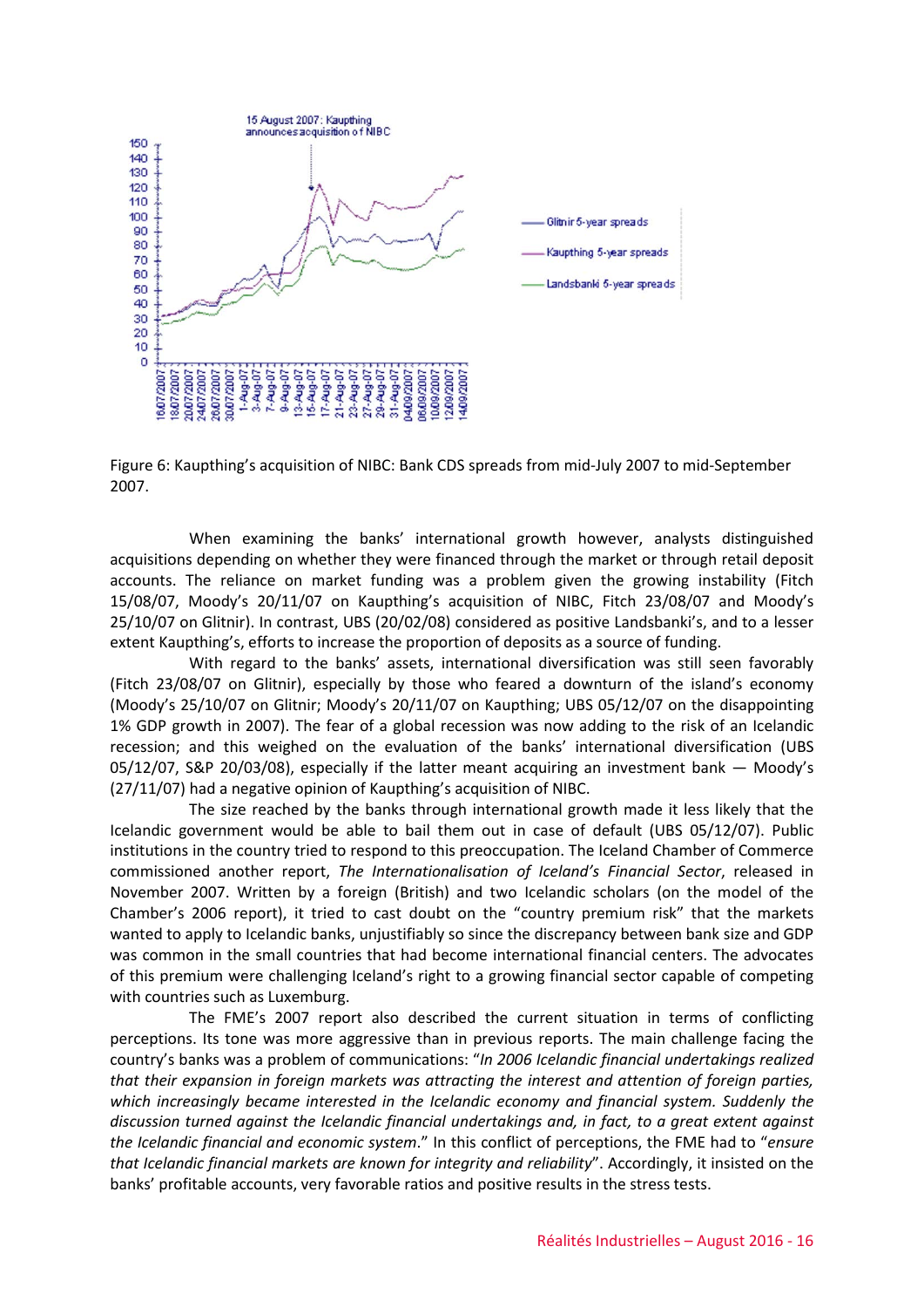Some analysts (UBS 05/12/07) still believed that the narrative about the Icelandic banks might turn into a story of long-lasting growth. Although the banks' CDS spreads were not correlated with profitability (Moody's 20/11/07, UBS 05/12/07, Morgan Stanley 11/01/08, CreditSights 17/01/08 & 30/03/08), their widening soon became the major topic in discussions about the Icelandic banks.

By early November 2007, all three banks' CDS spreads had risen above 100 bps. In January 2008, following the difficulties of Gnupur — one of the main direct or indirect shareholders of Kaupthing and Glitnir — the spreads exploded: 300, 400 and 500 bps for, respectively, Landsbanki, Glitnir and Kaupthing.

*Iceland – Unsustainable* was the title of Morgan Stanley's new report (11/01/08); it warned investors of a self-fulfilling prophecy: "*General worries over Iceland, and in particular Kaupthing, could become a self-fulfilling prophecy* […] *Our greatest fear is that, although all three banks have strong liquidity positions right now, the longer these CDS levels stay so wide, the more difficult their situation will become*". While recognizing the positive results of the FME's periodic stress tests and conceding an "*initial overreaction*" by the markets to the Gnupur affair, the BNP (23/01/08), nonetheless, stated: "*If cash and CDS levels remain where they are, funding will again become increasingly an issue*".

By January 2008, the prevailing opinion was fearful, and the markets reacted poorly to good news. When Kaupthing canceled the acquisition of NIBC at the end of the month, its CDS spreads narrowed for a few weeks only. The tangible result of this cancellation was that Kaupthing' and Glitnir's spreads would be very close by February (Figure 7).



Figure 7: Good news, no news? Bank CDS spreads from mid-January 2007 to mid-February 2007.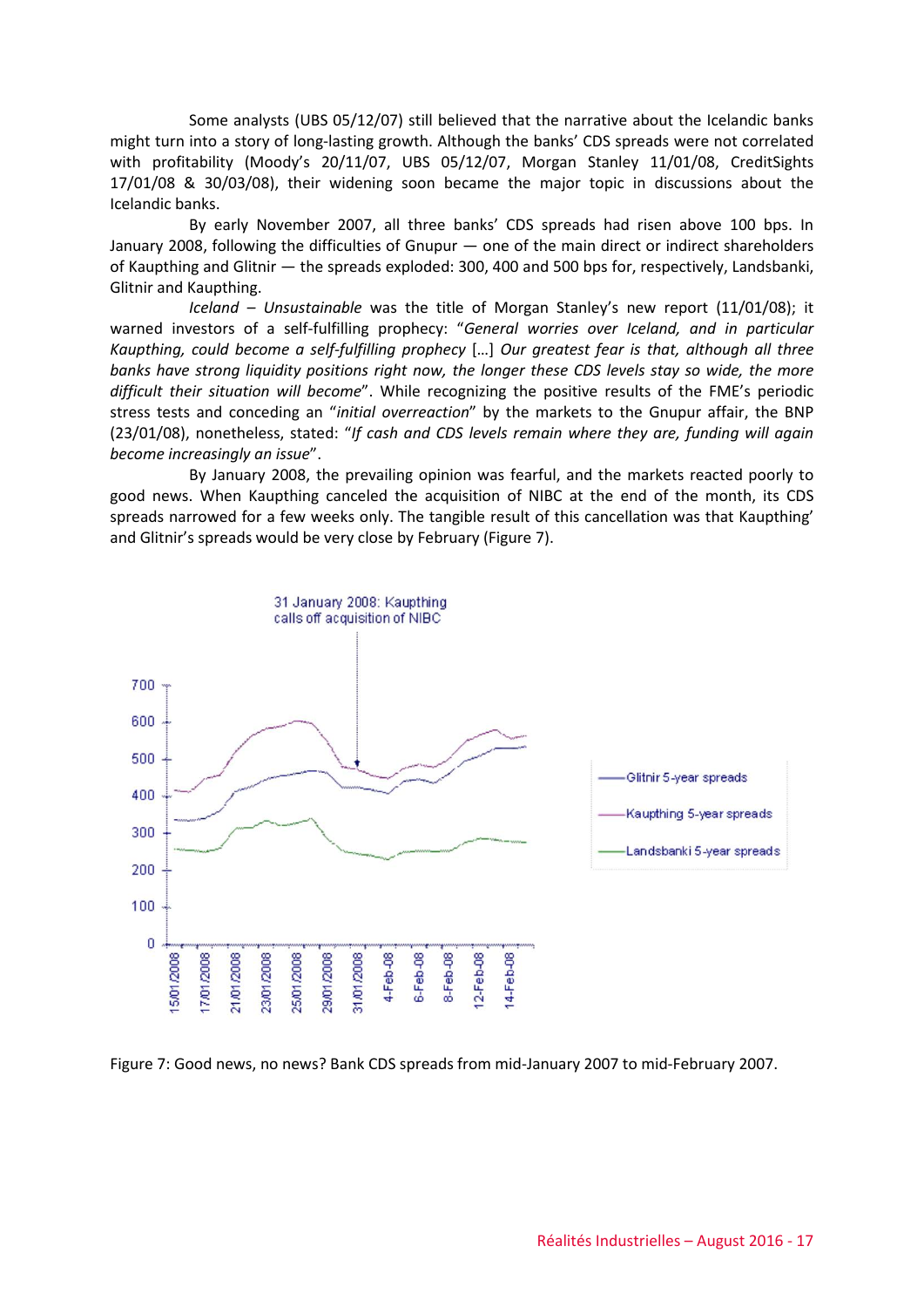An often expressed view in these reports — though seldom during the minicrisis (JP Morgan 24/03/06) — was that internationalization made it harder for the Icelandic government to be capable of bailing out the banks. The reason had to do with not only the size of banks' balance sheets but also the complexity of crossborder operations, which would complicate any bailout not just of the banks but also of foreign deposit accounts. Foreign deposits, till then seen as a good source of funding, could vanish as fast as confidence (Moody's January 2008 on Iceland). Like UBS (05/12/07) and CreditSights (30/03/08), Moody's report hesitated about whether or not the Icelandic government was capable of rescuing the banking sector: "*The growth of the country's internationalized banking system is stretching the authorities' ability to manage a crisis should one arise*"; and the "*massive growth in bank balance sheets to a multiple of eight times Icelandic GDP has ballooned the government's contingent liabilities to extraordinary levels*". Nonetheless, it still concluded that "*the authorities have sufficient liquidity in both foreign and local currency to manage a systemic crisis*".

On 28 February 2008, Moody's — overlooking the three banks' "*sound*" liquidity profiles or their "*good performance*" in 2007 — downgraded them because their assets were exposed to a potential recession. But the risk of a downturn no longer concerned Iceland alone: it was worldwide, and this affected the Icelandic banks. In a new twist to the relation between the bank indebtedness and sovereign debt, the Icelandic government would, in the event of a global recession, have to come to the rescue of the Icelandic banking sector's international activities. Consequently, Moody's (05/03/08) assigned a negative outlook to Iceland and downgraded its banks' CDSs. The risk of contagion among the three banks was very strong, evidence of this coming from the CDS spreads themselves. According to Moody's in January 2008, this contagion "*was witnessed in the minicrisis of early 2006 and again recently with the widening of the banks' credit default swap spreads*".

At the end of March, Glitnir's spread crossed the 1000-bps threshold, Kaupthing's trailing a few points behind. This set off a new round of alarming comments. The risk of a prophecy fulfilling itself had come to the fore, as in Merrill Lynch's report (31/03/08). According to it, the CDS spreads showed "*an institutional run on the banks*", a prelude to a "*retail/corporate deposit run*". Yet, even to Merrill Lynch — whose report by the same analyst two years earlier had triggered the minicrisis of 2006 — it was "*doubtful*" that the government's policies and the banks' position "*warrant a fullblown financial crisis*". Merrill Lynch "*wants to make the point very clear: the Icelandic banks are currently nowhere near having solvency problems on any reasonable analysis of their published financial statements*". The lack of market confidence concerned reckless newcomers, banks perceived as conquerors, whose excesses Merrill Lynch described with a series of adjectives: "*too fast, too young, too much, too short, too connected, too volatile*". The rating agency recommended that the government should buy the banks' debt, or at least the portion of it that would mature in the next three years.

In April 2008, Moody's described the banks' CDS spreads as "*unreasonably exaggerating credit risk*", while Fitch (01/04/08) noted the contrast between, on one hand, "*currently sufficient banks' liquidity*" and "*sound business fundamentals*", and, on the other hand, "*diminishing confidence severely restricting funding options*". On the same day (01/04/08), Fitch and S&P revised downwards their outlooks for Iceland owing to the risks of financial distress. In addition, Fitch downgraded the outlook for the three banks.

Unlike in 2006 when market opinion feared lest a recession of the Icelandic economy generate risks for the banks and, in turn, for the country, the situation had changed. It was no longer the fear of an international recession that hovered over the banks and, thus, over the country. The dominant concern now was that bank indebtedness, owing to its costs, was threatening both the banks' sustainability and the level of interest rates in the country. This last factor could potentially have a negative impact on both the domestic economy and the banks' assets.

The circular argumentation was still the same between the banks' liabilities, their assets and the Icelandic economy but with a different spin: financial analysts now took as the starting point the tensions that the spreads exercised on the banks' liabilities; their argument then moved on to the state of Iceland's economy before returning to the question of the banks' assets. Two S&P reports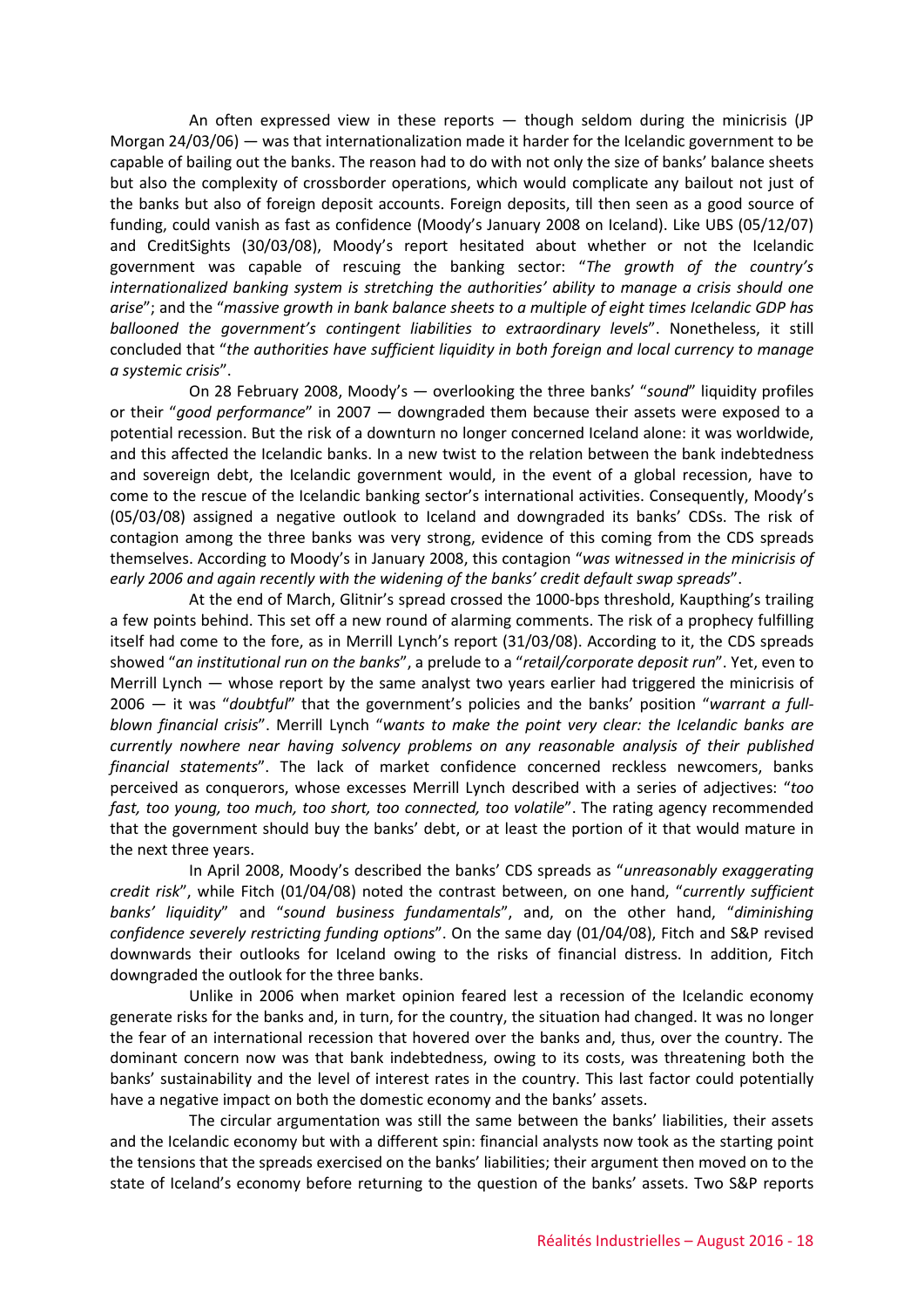illustrate this: "*The downgrade of the sovereign reflects increasing economic policy challenges, largely due to pressure on Iceland's external funding for the nation's commercial banks*" (S&P on Iceland 17/04/08); and this "*heightened pressure on the Icelandic economy may result in a sharp deterioration of the asset quality of Glitnir's domestic portfolio*" (S&P on Glitnir 21/04/08). As analysts knew since the 2006 minicrisis, the missing link in this circle was the deteriorating quality of assets with, as a result, pressure on external funding.

During this period, the countries or banks cited for comparison with the Icelandic situation were less often Nordic. Those mentioned by S&P (08/05/08) were diverse, ranging over Lithuania, Estonia, Latvia, New Zealand, Cyprus, Italy, Malta and Greece. CreditSights (30/03/08) made more ominous comparisons with recently bailed-out banks, such as Northern Rock or Bear Stearns.

Although spreads narrowed in April and May, financial analysts were still sounding the alarm about a causal link between the banks' problems of funding liabilities (higher borrowing costs for S&P 08/05/08; exposure to unstable foreign markets for Fitch 09/05/08) and the risk of a longlasting contraction of the Icelandic economy. Their reports ever more often mentioned the risk to public finances if banks with balance sheets nine times as big as the GDP had to be bailed out (Fitch 09/05/08, Moody's 20/05/08).

The CBI's annual *Financial Stability Report* released in May 2008 changed the tone but not the conclusion from the previous year: "*In the analysis published in Financial Stability 2007, the Central Bank of Iceland concluded that the financial system was broadly sound. That has not changed.*" To justify the Icelandic banks' right to grow like banks in "*Luxembourg, Holland, Great Britain, Denmark and Ireland*", the CBI mentioned stress-tested profitability, sound international diversification and very little exposure to subprimes.

By June 2008, CDS spreads had started widening again, Glitnir and Kaupthing rising above the 1000-bps threshold at the end of July, when Merrill Lynch released its report, "Icelandic banks: Distress and default". On the day of publication (24/07/08), the chief author of the report was interviewed on the Icelandic TV's evening news (Althing 2010). He agreed that the banks were "*generally sound*", but thought that "*as the CDS of a company trades north of +1000 bps, the market is stating that it expects a default*". For him, the only solution was refinancing through Icelandic or other Nordic central banks, or even the IMF. The reports issued during the summer repeated the expectation of the default announced by the graph of the banks' CDS spreads. According to CreditSights (07/08/08), "*the Icelandic bank CDS story is no longer really about the banks' fundamentals*"; and the Royal Bank of Scotland (08/08/08) dryly remarked that the last quarter was not yet the "*big one*" of a fated catastrophe.

# Circular reasoning, financial stigmatization and self-fulfilling prophecies

To understand self-fulfilling prophecies, this article has introduced a historical perspective and analyzed market opinion. Such prophecies have mostly been studied by using mathematical models and reducing opinions to binary recommendations.

The current study has drawn attention to the seemingly irresistible force of circular reasoning during the two years and a half just before the three Icelandic banks collapsed. The island's economy seemed menaced by the banks' liabilities, the latter menaced, in turn, by the exposure of the banks' assets to the national economy. This circularity varied but little in the arguments used throughout the period under question. It was, however, enlarged in 2008 to tensions in the global economy, in particular the fear lest capital markets require higher interest rates from the banks, which would be passed on to domestic borrowers, thus damaging the banks' assets and acting back upon bank indebtedness. Nevertheless, the main risk identified by financial analysts during the period from February 2006 till September 2008 was the impact of a hard landing of the Icelandic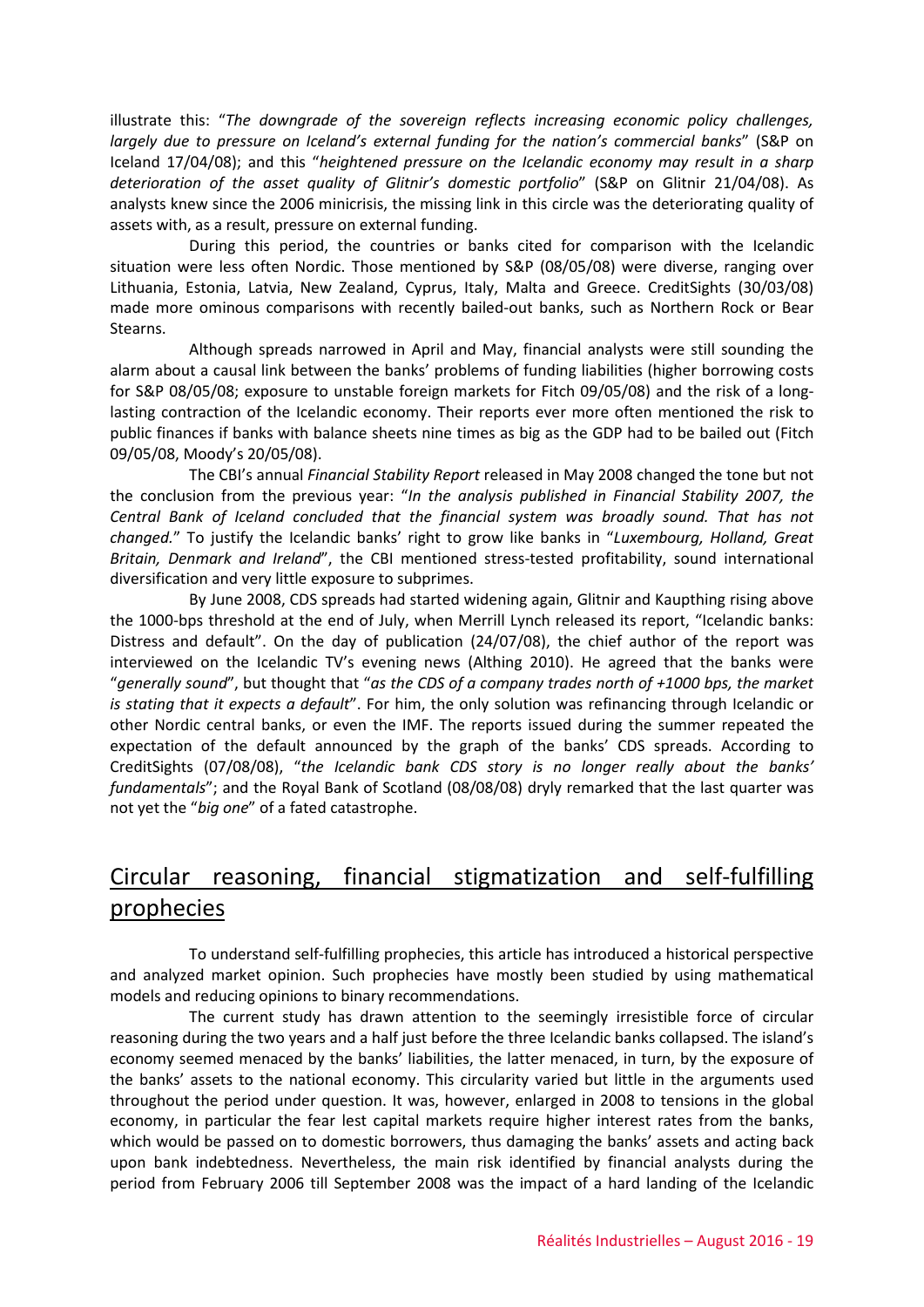economy on the banks' ability to repay or refinance their debts. This risk was not, however, the cause of the 2008 meltdown.

After 2008, public authorities blamed the banks' directors for a long list of mistakes, even criminal offences (Althing 2010). While abstaining from making a judgment about that, this article does point out that a major cause of the collapse was the financial stigma placed on the Icelandic banks since early 2006. This stigma would keep them from obtaining refinancing for 2008. A lack of knowledge about Iceland might have reinforced this stigmatization, evidence of this being the hesitation about which countries and banks were comparable and the wide variety of those retained for comparisons with the North Atlantic island. A newcomer to world finance could probably not stake out a position for itself so fast without worrying other players.

Further research using as sources the international and domestic press, along with declarations by public decision-makers, is needed to describe in further detail how a controversy between financial analysts helped to fulfill their prophecy of a bankruptcy. Related subjects for research that would shed light on self-fulfilling prophecies are the various sovereign bond crises affecting member states of the eurozone in recent years. Our understanding of the turmoil triggered by assessments of the risk of a default could be improved thanks to precise studies on market opinion, as it was formulated in the reports released by rating agencies or public institutions from 2010 to 2012 about the risk related to the Greek, Italian or Spanish sovereign debts.

### Bibliography

Primary sources other than the analysts' reports mentioned in the appendix:

Althing (AlÞingi, the Icelandic Parliament) 2010, *Report of the Special Investigation Commission*. Central Bank of Iceland, *Monetary Bulletin*, September 2004. Central Bank of Iceland, *Financial Stability Report*, April 2005. Central Bank of Iceland, *Financial Stability Report*, May 2006. Central Bank of Iceland, *Financial Stability Report*, April 2007. Central Bank of Iceland, *Financial Stability Report*, May 2008. Central Bank of Iceland, *Financial Stability Report*, October 2009 FME (Fjármálaeftirlitsins), *Annual Report*, 2005. FME, *Annual Report*, 2006. FME, *Annual Report*, 2007. Iceland Chamber of Commerce, May 2006. *Financial Stability in Iceland* by Frederic Mishkin & Tryggvi Herbertsson, 65p. Iceland Chamber of Commerce, February 2007, *Iceland's Advance: Foreign Investment 2001-2006*, Asta Dis Oladottir, Halla Tómasdóttir, Frosti Ólafsson, Davíd Thorláksson & Davíd Thorsteinsson, (eds.), Reykjavík: Iceland Chamber of Commerce, 102 p. Iceland Chamber of Commerce, November 2007, *The Internationalisation of Iceland's Financial Sector* by Richard Portes, Friðrik Már Baldursson & Frosti Ólafsson, 77p. IMF, *Iceland: 2006 Article IV Consultation — Staff Report; Staff Statement and Public Information Notice on the Executive Board Discussion*, August 2006. IMF, *Iceland: 2007 Article IV Consultation — Staff Report; Staff Statement and Public Information Notice on the Executive Board Discussion*, August 2007. Ministry of Finance, *The Icelandic Economy – Winter 2007*, 16 January 2007.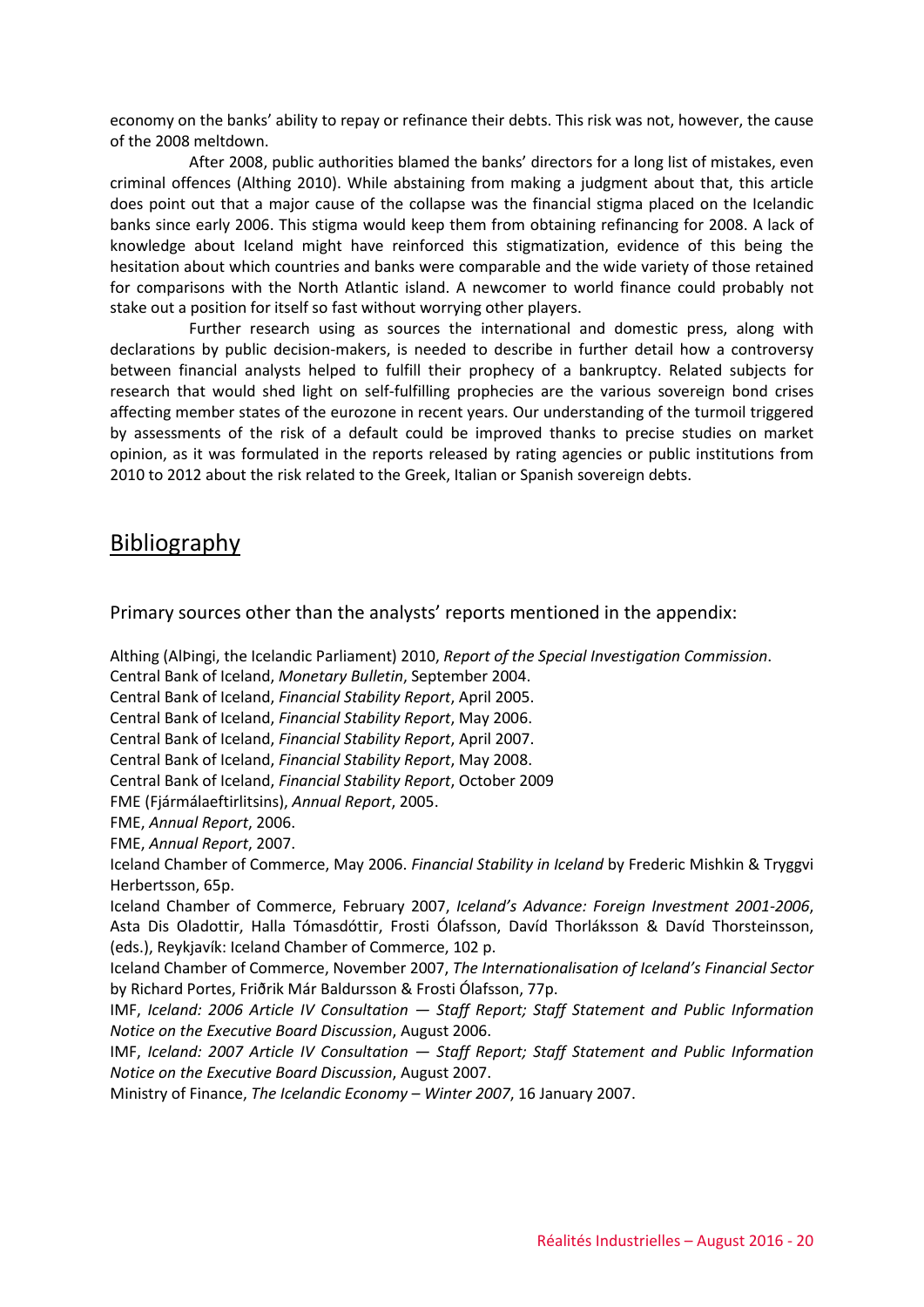#### Secondary sources

Aliber (Robert) 2008, "Monetary turbulence and the Icelandic economy", lecture, University of Iceland, 5 May.

Aliber (R.Z.) & Zoega (G.) 2010, *Preludes to the Icelandic Financial Crisis*, Bastingstoke, UK: Palgrave Macmillan, pp.329-340.

Ammer (J.) & Cai (F.) 2007, "Sovereign CDS and bond pricing dynamics in emerging markets: Does the cheapest-to-deliver option matter?", *Board of Governors of the Federal Reserve System: International Finance Discussion Papers*, 912, 44p.

Árnason (Vilhjálmur) 2010, "Moral analysis of an economic collapse : An exercise in practical ethics," *Nordic Journal of Applied Ethics* 4(1), pp. 101-123.

Ballester Miquel (Laura), Casu Lukac (Barbara) & González-Urteaga (Ana) 2011, "Bank CDS spreads and banking fragility", 40p.,available from http://citeseerx.ist.psu.edu/index

Barth (Andreas) & Schnabel (Isabel) 2013, "Why banks are not too big to fail? Evidence from the CDS market", *Economic policy*, October, 28(74), pp. 335-369.

Benediktsdottir (Sigridur), Danielsson (Jon) & Zoega (Gylfi) 2010, "Lessons from a collapse of a financial system", 51p.

Bergmann (Eirikur) 2014, *Iceland and the International Financial Crisis. Boom, Bust and Recovery*, Bastingstoke, UK: Palgrave Macmillan.

Boyes (Roger) 2009, *Meltdown Iceland: Lessons on the World Financial Crisis from a Small Bankrupt Island*, New York: Bloomsbury USA.

Bryant (Murray) 2014, Sigurjonsson (Throstur Olaf) & Mixa (Már Wolfgang), "Restoring trust in public institutions and the financial system", *International Journal of Economics and Accounting*, 5(4), pp. 306-319.

Buiter (Willem) & Sibert (Anne) 2008, "The Icelandic banking crisis and what to do about it: The lender of last resort theory of optimal currency areas", *CEPR Policy Insight*, 26.

Buiter (Willem) & Sibert (Anne) 2009, "The collapse of Iceland's banks: The predictable end of a nonviable business model" in Felton (Andrew) & Reinhart (Carmen) (eds.), *The First Global Financial Crisis of the 21st Century*, Part II, *June-December 2008*, London: VoxEU.org Report, pp. 23-26.

Calice (G.), Ioannidis (C.) & Williams (J.) 2011, "Credit derivatives and the default risk of large complex financial institutions", *Journal of Financial Services Research*, 42(1), pp.85-107.

Cervellati (Enrico Maria), Ferretti (Ricardo) & Pattitoni (Pierpaolo) 2014, "Market reaction to secondhand news: Inside the attention-grabbing hypothesis", *Applied Economics*; 46(10), pp. 1108-1121.

Coudert (Virginie) & Gex (Mathieu) 2011, "The interactions between the credit default swap and the bond markets in financial turmoil", *CEPII Working Paper*, 2011-2, February, 23p.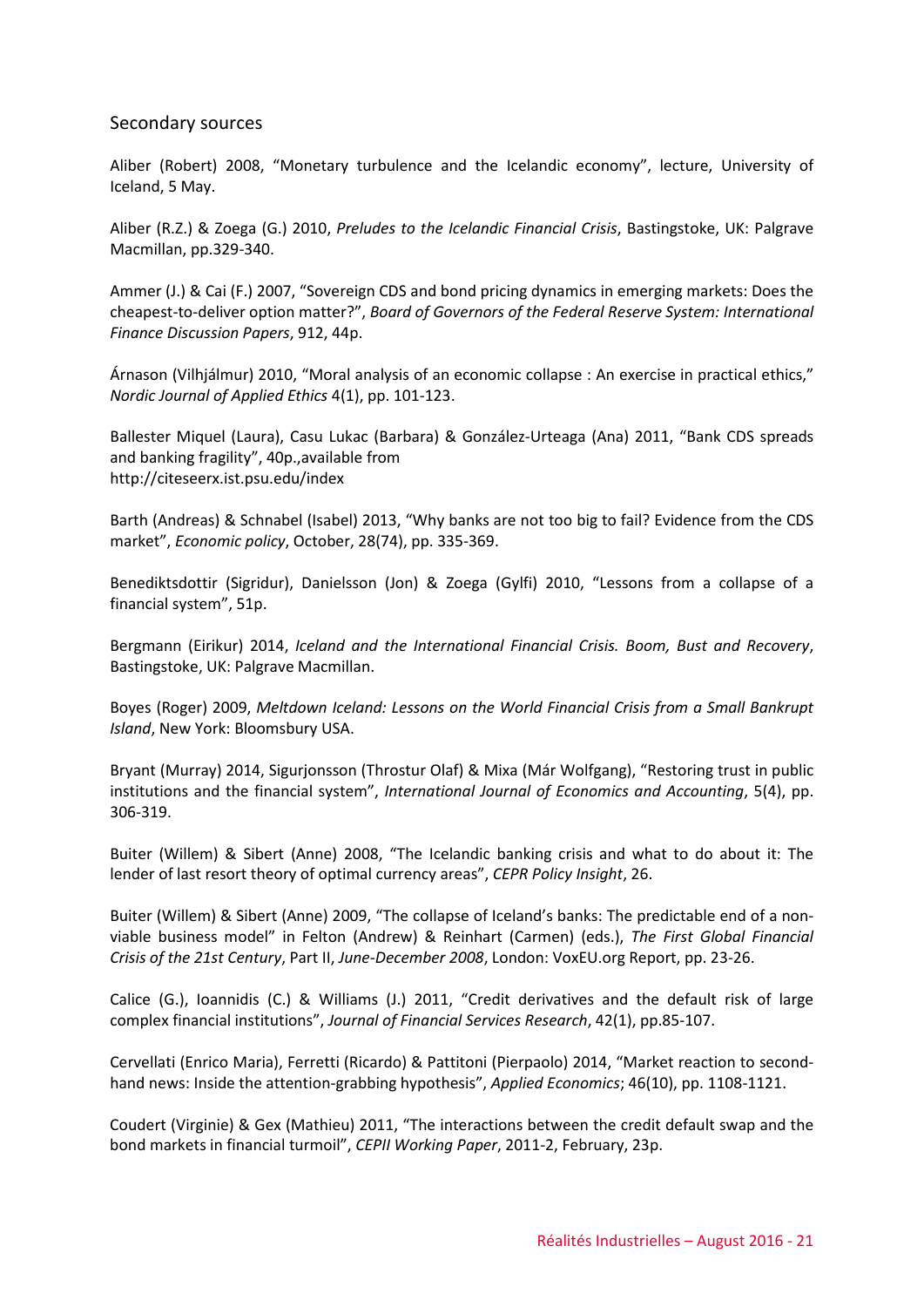Cuéllar (María Mercedes) & Hamann (Franz) 2009, "El colapso islandés confirma la necesidad de políticas y regulaciones prudentes", *Semàna Economica*, 24th March.

Danielsson (Jon) 2009, "The first casualty of the crisis: Iceland" in Felton (Andrew) & Reinhart (Carmen) (eds.), *The First Global Financial Crisis of the 21st Century*. Part II: *June-December 2008*, London: VoxEU.org Report, pp. 9-14.

Danielsson (Jon) & Zoega (Gylfi) 2009-1, "The collapse of a country", *Institute of Economic Studies Working Paper Series*, March, 14p.

Danielsson (Jon) & Zoega (Gylfi), 2009-2, "Entranced by banking", *Voxeu.org*, 9 February, available at http://voxeu.org/article/government-failures-iceland-entranced-banking

De Grauwe (Paul) & Ji (Yuemei) 2012, "Mispricing of sovereign risk and multiple equilibria in the eurozone", *CEPS Working Document*, 361, 19p.

Delatte (A.L.), Gex (M.) & López-Villavicencio (A.) 2012, "Has the CDS market influenced the borrowing cost of European countries during the sovereign crisis?", *Journal of International Money and Finance*, 31(3), 43p. available at: https://papers.ssrn.com/sol3/papers.cfm?abstract\_id=1917219

Demirguc-Kunt (A.) & Huizinga (H.) 2010, "Are banks too big to fail or too big to save? International evidence from equity prices and CDS spreads", *Policy Research Working Papers*, August, available from:

http://dx.doi.org/10.1596/1813-9450-5360

Durrenberger (E.P.) & Palsson (Gisli) (eds.) 2014, *Gambling Debt: Iceland's Rise and Fall in the Global Economy*, Boulder, CO: University Press of Colorado.

Flannery (Mark J.), 2009, *Iceland's Failed Banks: A Post-Mortem 2010*, submitted on 9 November for the Icelandic Special Investigation Commission, which made its report to the Icelandic Parliament on 12 April 2010.

Flood (Robert) & Marion (Nancy) 1996, "Speculative attacks: Fundamentals and self-fulfilling prophecies", *National Bureau of Economic Research Working Papers* 5789, 31p.

Fridriksson (Ingimundur) 2009, "The banking crisis in Iceland in 2008", paper prepared for a seminar held under the auspices of the Bank of Finland, available at: www.sedlabanki.is/lisalib/getfile.aspx?itemid=6795

Gärtner (Manfred) & Griesbach (Björn) 2012, "Rating agencies, self-fulfilling prophecy and multiple equilibria? An empirical model of the European sovereign debt crisis 2009-2011", *Universität St. Gallen Discussion Paper*, 2012-15, 33p.

Gudmundsson (Mar) 2011, "The fault lines in cross-border banking: Lessons from the Icelandic case", *OECD Journal: Financial Markets Trends*, 2011(2), pp.1-10.

Gylfason (Thorvaldur), Holmström (Bengt), Korkman (Sixten), Söderström (Hans Tson) & Vihriälä (Vesa) 2010, *Nordics in Global Crisis*, Helsinki: The Research Institute of the Finnish Economy (ETLA), Taloustieto Oy, pp. 137-166.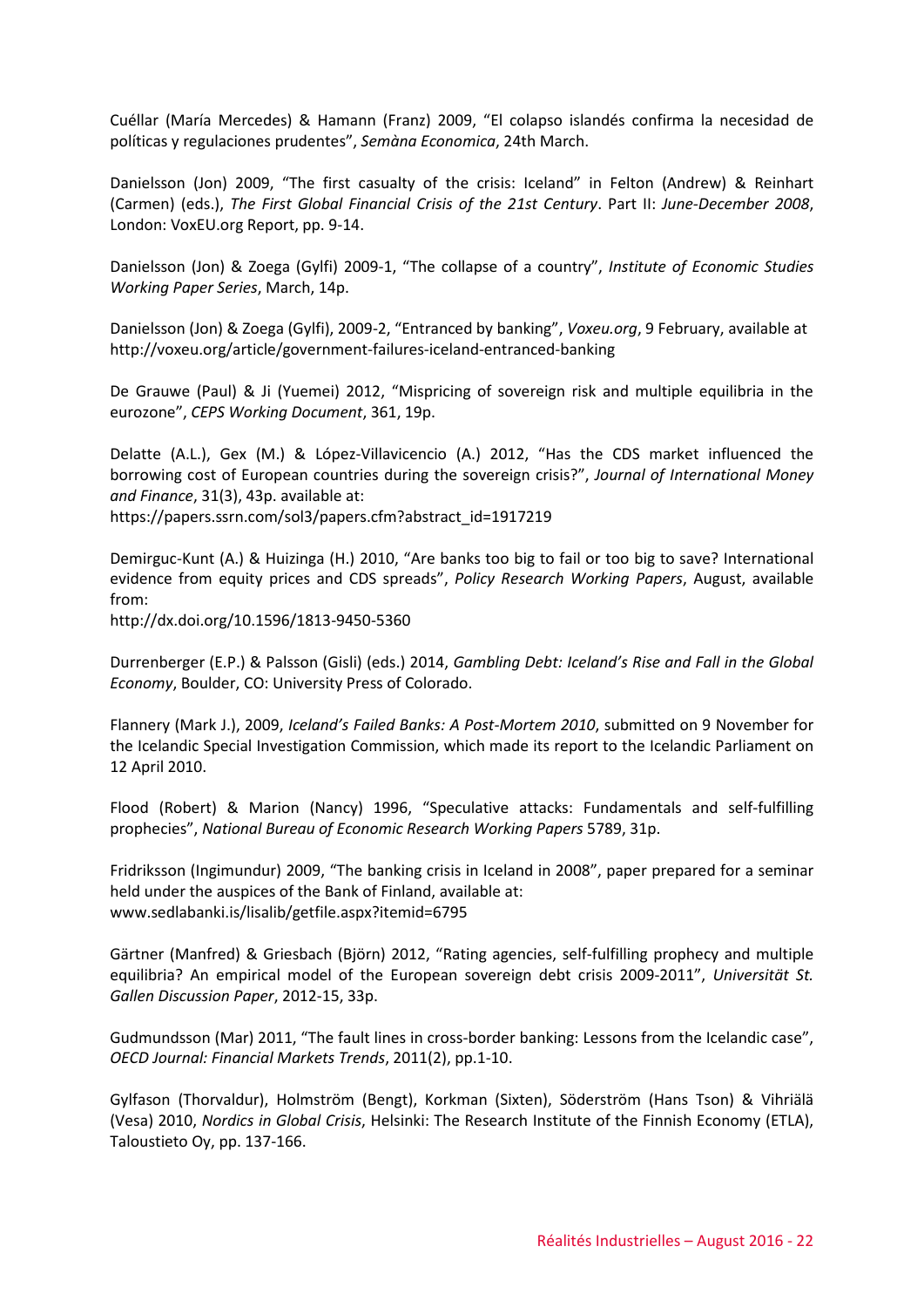Gylfason (Thorvaldur), 2014, "Iceland: How could this happen?"; *CESifo Working Paper Series*, 4605, 34p. available at: https://papers.ssrn.com/sol3/papers.cfm?abstract\_id=2398265

Halldorsson (Olafur) & Zoega (Gylfi), 2010, "Iceland's financial crisis in an international perspective", *Institute of economic studies: Working paper series*, ISSN 1011-8888, pp.1-45.

Hilmarsson (Hilmar Þór) 2013-1, "The banking crisis in Iceland: Did the government pretend that facts from reality were other than they were?" in Vissak (Tiia) & Vadi (Maaja) (eds.), *(Dis)Honesty in Management: Advanced Series in Management*, 10, pp. 61-84.

Hilmarsson (Hilmar Þór) 2013-2, "Small states and big banks — the case of Iceland", *Baltic Journal of Economics*, 13(1), pp. 31-48.

Hilmarsson (Hilmar Þór) 2014, "Managing the crisis in Iceland and the dishonesty of the international community", *Review of International Comparative Management*, 15(5), pp.601-612.

Hilmarsson (Hilmar Þór) 2015, "The collapse of the Icelandic banking system: Did the international community pretend that facts from reality were other than they were? *Journal of Applied Economics: Systematic Research*, 9(1), pp. 127-141.

Ingimundarson (Valur) 2012, "The politics of justice. The aftermath of the Financial Collapse in Iceland", *Books and Ideas*, 27 June, ISSN: 2105-3030 available at: http://www.booksandideas.net/The-Politics-of-Justice.html

Jonsson (Asgeir) 2009, *Why Iceland?: How One of the World's Smallest Countries Became the Meltdown's Biggest Casualty*, London: McGraw-Hill.

Jun (Shen) & Yuan (Li) 2011, "Analysis on the economic crisis of sovereign nations: Consequences, reasons and inspiration", *Proceedings of the 7th International Conference on Innovation & Management*, pp. 2100-2103

Jussim (Lee), Palumbo (Polly), Chatman (Celina), Madon (Stephanie) & Smith (Alison) 2000, "Stigma and self-fulfilling prophecies" in Heatherton (Todd F.), Kleck (Robert E.), Hebl (Michelle R.) & Hull (Jay G.) (eds.), *The Social Psychology of Stigma*, New York: Guilford Press, pp. 374-418.

Kallestrup (René) & Lando (David) 2010, "The collapse of the Icelandic banking system" in Arthur Berd (ed.), *Lessons from the Financial Crisis: Insights from the Defining Economic Event of Our Lifetime*, London: Risk Books, pp. 65-120.

Keasler (Terrill) & McNeil (Chris) 2010, "*Mad Money* stock recommendations: Market reaction and performance", *Journal of Economics and Finance*, 34(1), pp. 1-22.

Liden (Erik) 2004, "Swedish stock recommendations: Information content or price pressure?", *Göteborg University Working Papers in Economics*, 98, pp. 253-285.

Loftsdóttir (Kirstín) 2015, "Not necessarily the best in the world: The boom and crisis in Iceland", *Austrian Academy of Sciences Working Papers in Social Anthropology*, 28, pp. 1-13.

Longstaff (F.A.), Mithal (S.) & Neis (E.) 2005, "Corporate yield spreads: Default risk or liquidity? New evidence from the credit default swap", *Journal of Finance* 60, pp. 2213-2253.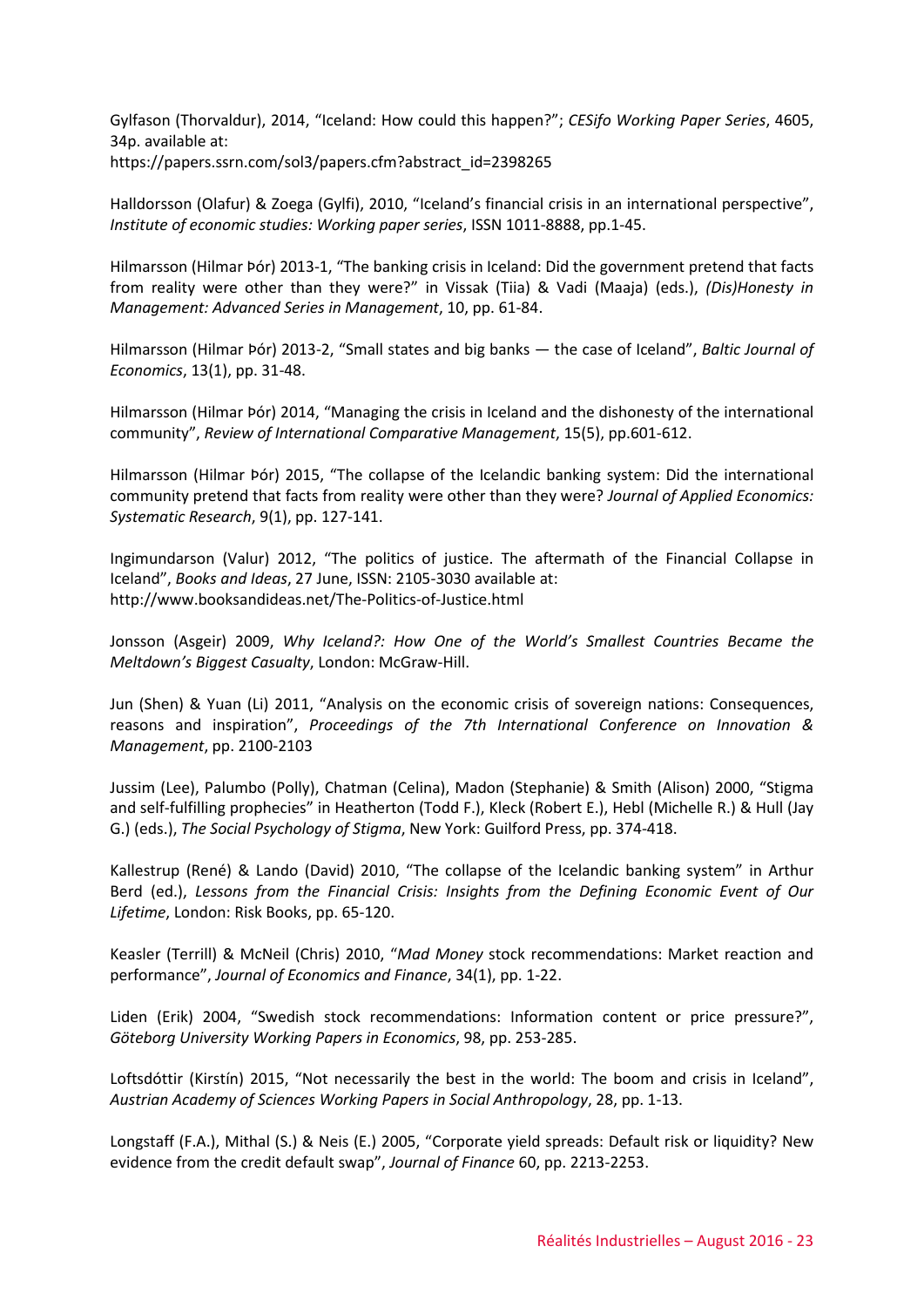Matthiasson (Thorolfur), 2008, "Spinning out of control, Iceland in crisis", *Nordic Journal of Political Economy*, 34, pp. 1-19.

McDonald (Terry) 2015, "Adrift: Iceland, the crisis of 2008, and the challenge of reintegration into the global economy", *European Scientific Journal*, 1, pp. 70-77.

Morris (Stephen) & Shin (Hyun Song) 1998, "Unique equilibrium in a model of self-fulfilling currency attacks", *American Economic Review*, 88(3), pp.587-597.

Nielsson (Ulf) & Torfason (Bjarni K.) 2012, "Iceland's economic eruption and meltdown", *Scandinavian Economic History Review*, 60(1), pp. 3-30.

Norden (L.) & Weber (M.) 2009, "The co-movement of credit default swap, bond and stock markets: An empirical analysis", *European Financial Management*, 15, pp. 529–562

Obstfeldt (Maurice) 1996, "Models of currency crises with self-fulfilling features", *European Economic Review*, 40, pp. 1037-1047.

Ong (Li) & Čihák (Martin) 2010, "Of runes and sagas: Perpectives on liquidity stress testing using an Iceland example", *IMF Working Papers*, 10/156, 28p.

Portes (Richard) 2008, "The shocking errors behind Iceland's meltdown", *The Financial Times*, 13 October 2008.

Russell (Jesse) 2012, "Ethical crises in the international political economy", *Journal of Socio-Economics*, 41(6), pp. 843-848.

Sant (Rajiv) & Zaman (Mir) 1996, "Market reaction to *Business Week* 'Inside Wall Street' column: A self-fulfilling prophecy", *Journal of Banking and Finance*, 20(4), pp. 617-643.

Schuster (Thomas) 2003, "Fifty-fifty: Stock recommendations and stock prices. Effects and benefits of investment advice in the business media", *Leipzig University Working Paper* 3(1), 36p.

Sigurjonsson (Throstur Olaf) 2010, "The Icelandic bank collapse: Challenges to governance and risk management", *Corporate Governance: The International Journal of Business in Society*, 10(1), pp.33- 45.

Sigurjonsson (Throstur Olaf) & Mixa (Már Wolfgang) 2011, "Learning from the 'worst behaved': Iceland's financial crisis and the Nordic comparison", *Thunderbird International Business Review* 53(2), pp. 209-223

Sigurthorsson (David) 2012, "The Icelandic banking crisis: A reason to rethink CSR?", *Journal of Business Ethics*, 111(2), pp. 147-156.

Trætteberg (Håkon Dalby) 2011, "Animal spirits in Iceland", *European Political Science*, 10, pp. 301- 311.

Vaiman (Vlad), Sigurjonsson (Trostur Olaf) & Davídsson (Páll Ásgeir) 2011, "Weak business culture as an antecedent of economic crisis: The case of Iceland", *Journal of Business Ethics*, 98, pp. 259-272.

Wade (Robert) 2009, "Iceland as Icarus", *Challenge*, 52(3), pp.5-33.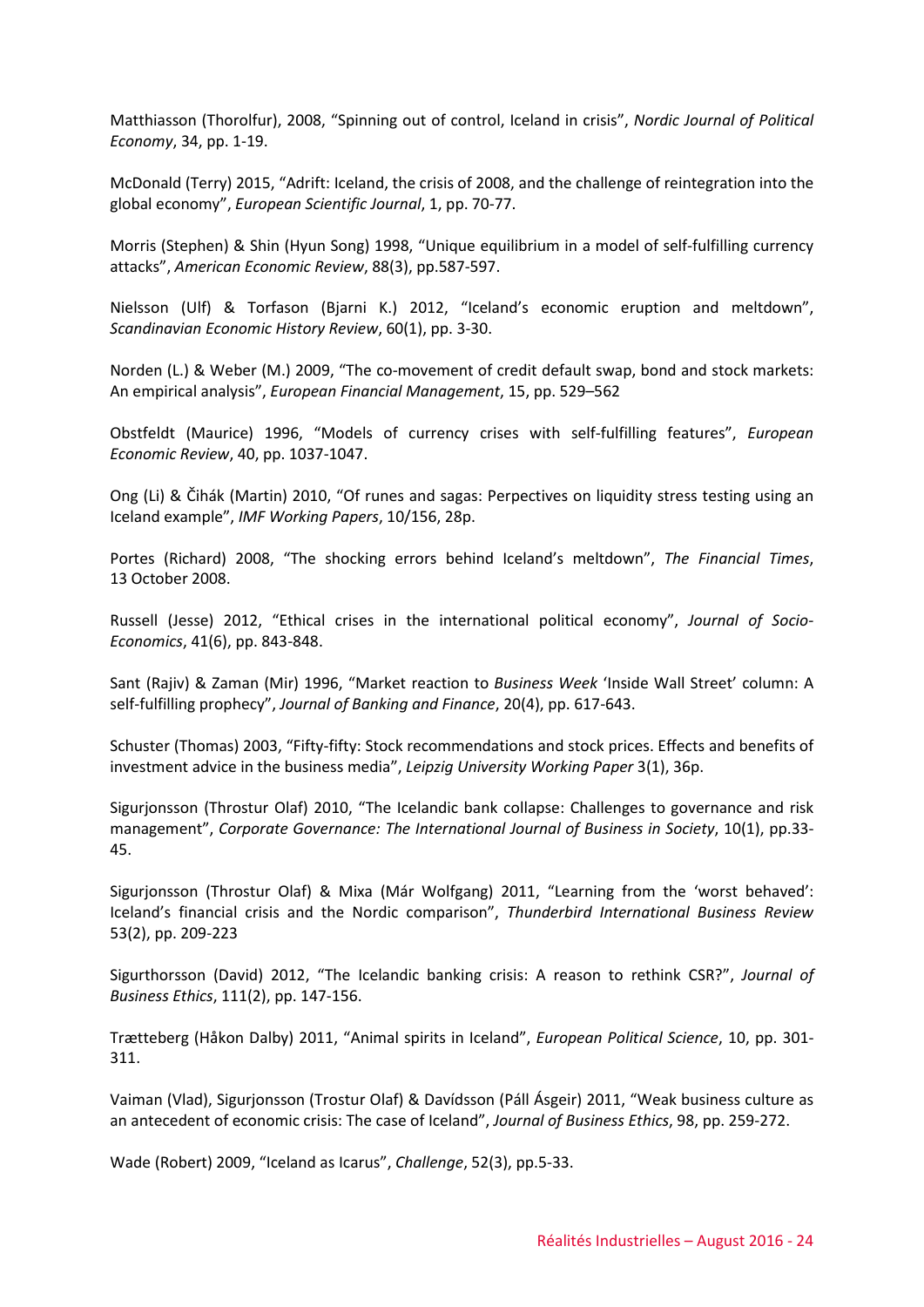# Appendix

#### **Reports by financial analysts examined for the writing of this article**

The reports from rating agencies or merchant banks were downloaded from the CBI's website: www. bonds.is. The reports from other institutions were downloaded from their websites.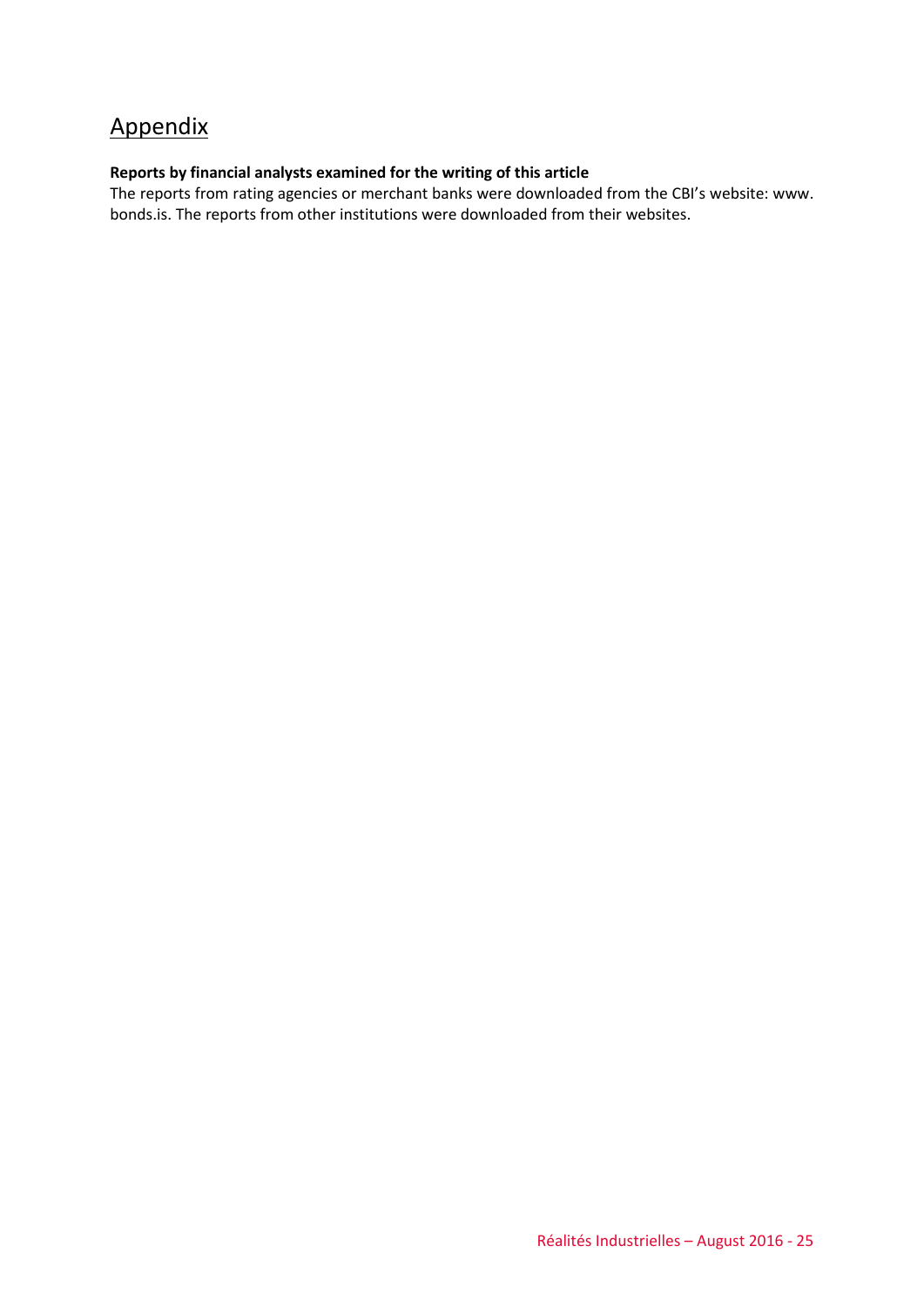| Date       | <b>Signing institution</b> | <b>Authors / Analysts</b>                     | <b>Entities covered</b> | <b>Rating decisions</b>                                                           | <b>Trading recommendations</b>          |
|------------|----------------------------|-----------------------------------------------|-------------------------|-----------------------------------------------------------------------------------|-----------------------------------------|
| 19/07/2005 | Moody's                    | Joan Feldbaum-Vidra                           | Republic of Iceland     | Affirms Aaa                                                                       |                                         |
|            |                            |                                               |                         | Affirms Iceland at AA- / AAA / F1+ (long-                                         |                                         |
|            |                            |                                               |                         | term foreign / long-term local / short                                            |                                         |
| 03/08/2005 | Fitch                      | Paul Rawkins, Lionel Price                    | Republic of Iceland     | term foreign) Outlook stable                                                      |                                         |
|            |                            | Kai Stukenbrock (primary),                    |                         |                                                                                   |                                         |
| 31/10/2005 | Standard & Poor's          | Eileen Zhang, Timothy Reid<br>(secondary)     | Republic of Iceland     | FC AA-/A1+/Stable LC AA+/A1+/Stable                                               |                                         |
|            |                            |                                               |                         |                                                                                   | Sell Kaup 1 yr and buy Kaup 5 yr, Sell  |
|            |                            | Paul Fenner-Leitão, Vincent                   |                         |                                                                                   | Kaup 1 yr (resp 5 yr) and buy           |
|            |                            | Cooper, Mahesh                                | Kaupthing, Glitnir,     |                                                                                   | Commerzbank 1 yr (resp 5 yr), sell      |
| 24/01/2006 | <b>Barclays Capital</b>    | Bhimalingam                                   | Landsbanki              |                                                                                   | Kaup 5 yr and buy Glitnir 5 yr          |
|            |                            |                                               |                         | Outlook of foreign and local currency                                             |                                         |
|            |                            |                                               |                         | Issuer Default Ratings (IDRs) revised to                                          |                                         |
|            |                            |                                               |                         | negative from stable. Ratings affirmed at                                         |                                         |
|            |                            |                                               |                         | AA- / AAA / F1+/ AA (long-term foreign /                                          |                                         |
|            |                            | Paul Rawkins, Brian Coulton,                  |                         | long-term local / short term foreign /                                            |                                         |
| 21/02/2006 | Fitch                      | Alexandre Birry                               | Republic of Iceland     | country ceiling).                                                                 |                                         |
|            |                            |                                               |                         | Affirms Kaupthing at A, F1, B/C, 2,                                               |                                         |
|            |                            |                                               | Kaupthing, Glitnir,     | Landsbanki at A, F1, B/C, 2, Glitnir at                                           |                                         |
|            |                            | Alexandre Birry, Alison                       | Landsbanki,             | A, F1, B/C, 2, Straumur at BBB-, F3,                                              |                                         |
| 23/02/2006 | Fitch                      | Leveridge                                     | Straumur                | C/D, 3. Outlook for the four banks stable                                         |                                         |
|            |                            | Richard Thomas (main                          |                         |                                                                                   |                                         |
|            |                            | author), Tolu Alamutu, David                  | Kaupthing, Glitnir,     |                                                                                   | Underweight senior debt 30%             |
| 07/03/2006 | Merrill Lynch              | Lewis                                         | Landsbanki              |                                                                                   | (protection buyers)                     |
|            |                            |                                               |                         |                                                                                   | Sell 5 yr protection on Glitnir and     |
|            |                            | Christine Miyagishima                         | Kaupthing, Glitnir,     |                                                                                   | Landsbanki, not so comfortable on       |
| 13/03/2006 | Morgan Stanley             | (primary), Jackie Ineke                       | Landsbanki              |                                                                                   | Kaupthing                               |
|            |                            |                                               |                         |                                                                                   |                                         |
|            | Dresdner Kleinwort         |                                               | Kaupthing, Glitnir,     |                                                                                   |                                         |
| 14/03/2006 | Wasserstein                | Nigel Myer                                    | Landsbanki              |                                                                                   | High-risk trade<br>: selling protection |
|            |                            | Kai Stukenbrock (primary),                    |                         | Affirms FC AA-/A1+/Stable and LC                                                  |                                         |
| 16/03/2006 | Standard & Poor's          | Eileen Zhang (secondary)                      | Republic of Iceland     | AA+/A1+/Stable                                                                    |                                         |
|            |                            | Carsten Valgreen, Lars                        |                         |                                                                                   |                                         |
|            |                            | Christensen, Peter Possing                    |                         |                                                                                   |                                         |
| 21/03/2006 | Danske Bank                | Andersen, Rene Kallestrup                     | Republic of Iceland     |                                                                                   | n.a.                                    |
|            |                            |                                               |                         |                                                                                   | Buyer of protection on all three banks  |
|            |                            |                                               | Kaupthing, Glitnir,     |                                                                                   | at below 40 bps, seller of protection   |
|            |                            | Ben Ashby, Roberto                            | Landsbanki,             |                                                                                   | on all three banks at above 50 bps, no  |
| 24/03/2006 | JP Morgan                  | Henriques                                     | Republic on Iceland     |                                                                                   | buyer of protection on sovereign        |
|            |                            |                                               | Kaupthing, Glitnir,     |                                                                                   |                                         |
| 26/03/2006 | CreditSights               | Simon Adamson                                 | Landsbanki              |                                                                                   | No recommendation                       |
|            |                            | Martin Noréus, Miguel                         |                         |                                                                                   |                                         |
| 28/03/2006 | Standard & Poor's          | Pintado, Peter Dutton                         | Glitnir                 | Assigns A-/A2/Stable                                                              |                                         |
|            |                            |                                               |                         | Affirms the deposit and debt ratings of<br>Kaupthing and Glitnir at A1/P-1, and   |                                         |
|            |                            |                                               |                         | those of Landsbanki at A2/P-1. Financial                                          |                                         |
|            |                            |                                               |                         | strength of Kaupthing (C+) on review for                                          |                                         |
|            |                            |                                               |                         | possible downgrade and outlook                                                    |                                         |
|            |                            |                                               |                         | changed to negative from stable for the                                           |                                         |
|            |                            |                                               | Kaupthing, Glitnir,     | financial strength of Glitnir and                                                 |                                         |
| 04/04/2006 | Moody's                    | Lynn Valkenaar                                | Landsbanki              | Landsbanki                                                                        |                                         |
|            |                            | Paul Fenner-Leitão, Vincent                   | Kaupthing, Glitnir,     |                                                                                   |                                         |
| 11/04/2006 | <b>Barclays Capital</b>    | Cooper, Puneet Sharma                         | Landsbanki              |                                                                                   | Buyer of protection on all three banks  |
|            |                            | Lars Christensen, Rene                        |                         |                                                                                   |                                         |
| 20/04/2006 | Danske Bank                | Kallestrup                                    | Republic of Iceland     |                                                                                   | Sell ISK, buy EUR                       |
|            |                            | Eileen X. Zhang (primary),                    |                         | Revises Iceland's outlook to negative                                             |                                         |
| 06/06/2006 | Standard & Poor's          | Kai Stukenbrok, Moritz<br>Kraemer (secondary) | Republic of Iceland     | from stable (FC AA-/A1+; LC AA+/A1+).                                             |                                         |
|            |                            | Miguel Pintado (primary),                     |                         |                                                                                   |                                         |
|            |                            | Peter Dutton and Michelle                     |                         | Glitnir unaffected (A-/A2/Stable) by                                              |                                         |
| 06/06/2006 | Standard & Poor's          | Brennan (secondary)                           | Glitnir                 | revision of Iceland's outlook                                                     |                                         |
|            |                            | Richard Thomas (main                          |                         |                                                                                   |                                         |
|            |                            | author), Tolu Alamutu, David                  | Kaupthing, Glitnir,     |                                                                                   |                                         |
| 21/07/2006 | Merrill Lynch              | Lewis                                         | Landsbanki              |                                                                                   | Still buyers of protection (on 5yr CDS) |
|            |                            | Alexandre Birry, Olivia                       |                         | Affirms Kaupthing at A, F1, B/C, 2.                                               |                                         |
| 30/08/2006 | Fitch                      | Perney Guillot                                | Kaupthing               | Outlook on IDRs stable                                                            |                                         |
|            |                            | Alexandre Birry, Olivia                       |                         | Affirms Glitnir at A, F1, B/C, 2. Outlook                                         |                                         |
| 30/08/2006 | Fitch                      | Perney Guillot                                | Glitnir                 | on IDRs stable                                                                    |                                         |
|            |                            |                                               |                         |                                                                                   |                                         |
|            |                            |                                               |                         | Downgrades financial strength to C from<br>C+. Affirms long term debt and deposit |                                         |
|            |                            |                                               |                         | rating of A1 and short-term rating of P-1.                                        |                                         |
| 12/09/2006 | Moody's                    | Lynn Valkenaar                                | Kaupthing               | Stable outlook on all ratings                                                     |                                         |
|            |                            |                                               |                         |                                                                                   | Still buyers of protection (on 5yr      |
|            |                            | Richard Thomas (main                          |                         |                                                                                   | CDS), but to a lesser extent than in    |
|            |                            | author), Tolu Alamutu, David                  | Kaupthing, Glitnir,     |                                                                                   | March. Happy to take short term risk    |
| 08/11/2006 | Merrill Lynch              | Lewis                                         | Landsbanki              |                                                                                   | (1year)                                 |
|            |                            |                                               | Iceland as early        |                                                                                   |                                         |
|            |                            |                                               | warning for             |                                                                                   |                                         |
| 14/11/2006 | Danske Bank                | ars Christensen                               | emerging markets        |                                                                                   | n.a.                                    |
|            |                            |                                               |                         | Affirms Iceland at AA- / AAA / F1+/ AA                                            |                                         |
|            |                            |                                               |                         | (long-term foreign / long-term local /                                            |                                         |
|            |                            |                                               |                         | short term foreign / country ceiling).                                            |                                         |
| 14/11/2006 | Fitch                      | Paul Rawkins, Brian Coulton                   | Republic of Iceland     | Outlook remains negative                                                          |                                         |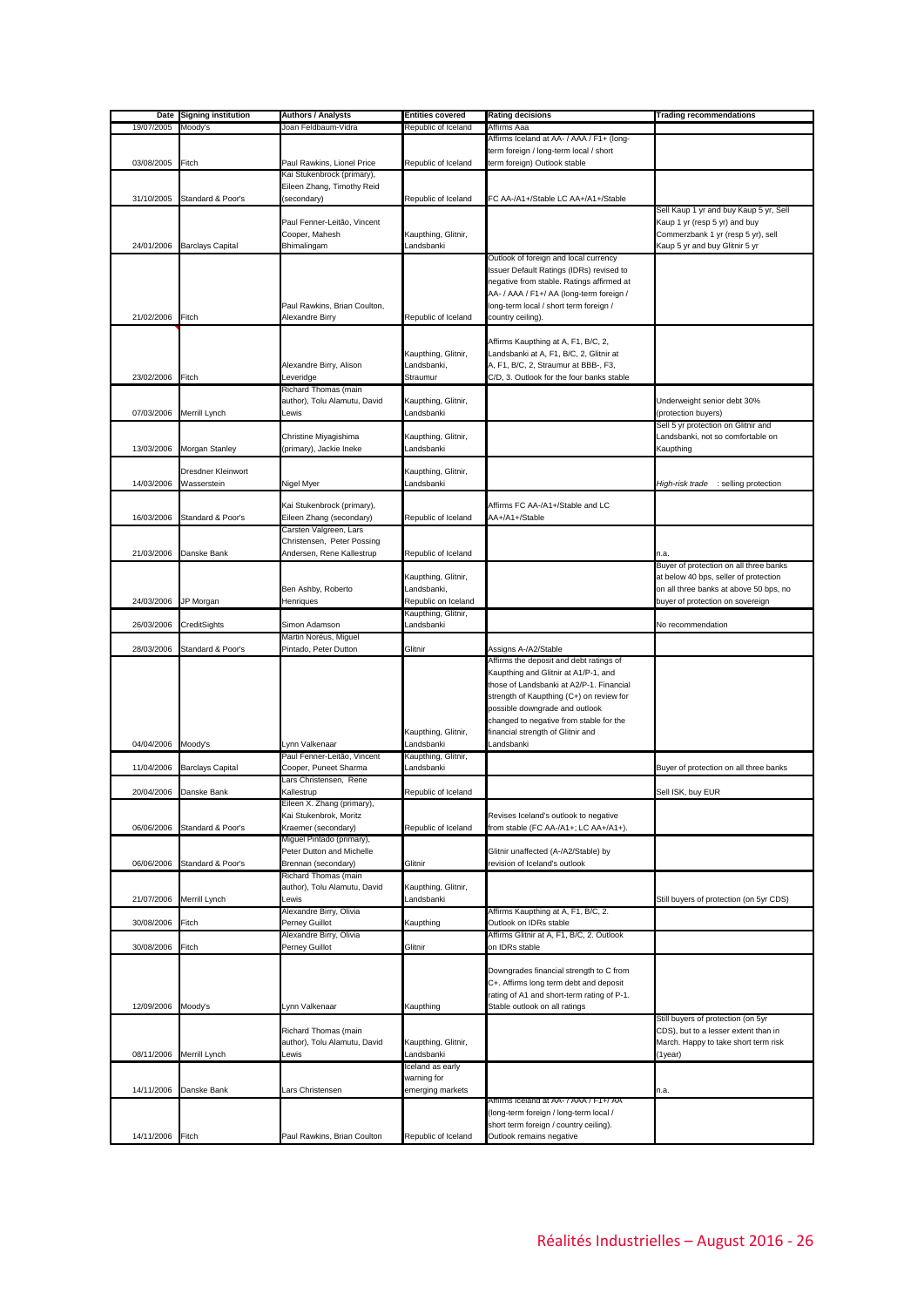| Date          | <b>Signing institution</b> | <b>Authors / Analysts</b>  | <b>Entities covered</b> | <b>Rating decisions</b>                    | <b>Trading recommendations</b>   |
|---------------|----------------------------|----------------------------|-------------------------|--------------------------------------------|----------------------------------|
|               |                            |                            |                         |                                            |                                  |
|               |                            |                            |                         |                                            |                                  |
|               |                            | Alexandre Birry, Olivia    |                         | Affirms Landsbanki at A, F1, B/C, 2.       |                                  |
| 28/11/2006    | Fitch                      | Perney Guillot             | Landsbanki              | Outlook on IDRs stable                     |                                  |
|               |                            |                            |                         |                                            |                                  |
|               |                            |                            |                         |                                            |                                  |
|               |                            |                            |                         |                                            |                                  |
| 14/12/2006    | Moody's                    |                            | Republic of Iceland     | Aaa, P-1, stable                           |                                  |
|               |                            |                            |                         |                                            |                                  |
|               |                            |                            |                         | Downgrades to A+, A-1, AA, A-1+,           |                                  |
|               |                            |                            |                         | stable from AA-, A-1+, AA+, A-1+,          |                                  |
| December 2006 | Standard & Poor's          |                            | Republic of Iceland     | negative (FC LT ST LC LT ST)               |                                  |
|               |                            | Geoff Dawes, Ronit Ghose   |                         |                                            |                                  |
|               |                            | (main authors), Kimon      |                         |                                            |                                  |
| 03/01/2007    | Citigroup                  | Kalamboussis, Kato Mukuru  | Kaupthing               |                                            | Buy (stock rating)               |
|               |                            |                            |                         |                                            |                                  |
|               |                            |                            |                         |                                            | Overweight 30% Landsbanki senior |
| 26/01/2007    | Merrill Lynch              | <b>Richard Thomas</b>      | Landsbanki              |                                            | debt (seller of protection)      |
|               |                            | Geoff Dawes, Ronit Ghose   |                         |                                            |                                  |
|               |                            | (main authors), Kimon      |                         |                                            |                                  |
| 30/01/2007    | Citigroup                  | Kalamboussis, Kato Mukuru  | Kaupthing               |                                            | Buy / high risk (stock rating)   |
|               |                            | Alexandre Birry, Olivia    |                         | Affirms Glitnir at A, F1, B/C, 2. Outlook  |                                  |
| 05/02/2007    | Fitch                      | Perney Guillot             | Glitnir                 | on IDRs stable                             |                                  |
|               |                            |                            |                         |                                            |                                  |
|               |                            |                            |                         | Downgrades financial strength to C from    |                                  |
|               |                            |                            |                         | C+. Affirms long term debt and deposit     |                                  |
|               |                            |                            |                         | rating of A1 and short-term rating of P-1. |                                  |
| 06/02/2007    | Moody's                    | Lynn Valkenaar             | Glitnir                 | Stable outlook on all ratings              |                                  |
|               |                            | Martin Noréus (primary),   |                         |                                            |                                  |
| 07/02/2007    | Standard & Poor's          |                            | Glitnir                 | Affirms (A-/A2/Stable)                     |                                  |
|               |                            | Miguel Pintado (secondary) |                         |                                            |                                  |
|               |                            | Per K Lofgren, Guglielmo   |                         |                                            |                                  |
| 21/02/2007    | Morgan Stanley             | Zadra                      | Kaupthing               |                                            | Overweight (stock rating)        |
|               |                            |                            |                         | Following implementation of new JDA        |                                  |
|               |                            |                            |                         | methodology, Kaupthing and Glitnir         |                                  |
|               |                            |                            |                         | rated at Aaa long term (deposits and       |                                  |
|               |                            |                            |                         | senior debt) from A1, and at P-1 short     |                                  |
|               |                            |                            |                         | term. Landsbanki rated at Aaa long term    |                                  |
|               |                            |                            | Kaupthing, Glitnir,     | (deposits and senior debt) from A2, and    |                                  |
| 26/02/2007    | Moody's                    | n.a.                       | Landsbanki              | at P-1 short term.                         |                                  |
|               |                            |                            |                         | Downgrades Iceland to A+ / AA+ (long-      |                                  |
|               |                            |                            |                         | term foreign / long-term local) from AA-   |                                  |
| 15/03/2007    | Fitch                      |                            | Republic of Iceland     | /AAA                                       |                                  |
|               |                            |                            |                         |                                            |                                  |
|               |                            |                            |                         | Affirms Kaupthing, Landbanki and Glitnir   |                                  |
|               |                            |                            | Kaupthing, Glitnir,     | at A (stable outlook), F1, B/C, 2,         |                                  |
|               |                            | Alexandre Birry, Olivia    | Landsbanki,             | Straumur at BBB- (stable outlook), F3,     |                                  |
| 15/03/2007    | Fitch                      | Perney Guillot             | Straumur                | $C/D$ , 3.                                 |                                  |
|               |                            |                            |                         |                                            |                                  |
|               |                            |                            |                         | Long term local currency debt and          |                                  |
|               |                            |                            |                         | deposit ratings under review for possible  |                                  |
|               |                            |                            | Kaupthing, Glitnir,     | downgrades along with 43 other banks       |                                  |
| 03/04/2007    | Moody's                    | n.a.                       | Landsbanki              | pursuant to refinement in methodology      |                                  |
|               |                            |                            |                         | Downgraded by three notches to Aa3         |                                  |
|               |                            |                            |                         | from Aaa (all the other banks              |                                  |
|               |                            |                            | Kaupthing, Glitnir,     | downgraded by less than three notches      |                                  |
| 10/04/2007    | Moody's                    | n.a.                       | Landsbanki              | or affirmed)                               |                                  |
|               |                            |                            |                         | Long-term deposit and senior debt Aa3,     |                                  |
|               |                            |                            |                         |                                            |                                  |
|               |                            | Lynn Valkenaar, Janne      |                         | short-term deposits and debt P-1,          |                                  |
| 16/04/2007    | Moody's                    | Thomsen, Adel Satel        | Glitnir                 | financial strength C                       |                                  |
|               |                            | Martin Noréus (primary)    |                         |                                            |                                  |
| 25/04/2007    | Standard & Poor's          | Miguel Pintado (secondary) | Glitnir                 | A-/A2/Stable                               |                                  |
|               |                            |                            |                         |                                            |                                  |
|               |                            |                            |                         | Affirms Aa3/C/P-1 (long-term, financial    |                                  |
| 02/05/2007    | Moody's                    | Lynn Valkenaar             | Glitnir                 | strength, short-term) with stable outlook  |                                  |
|               |                            |                            |                         | Unaffected by acquisitions announced at    |                                  |
| 22/05/2007    | Moody's                    | Lynn Valkenaar             | Glitnir, Landsbanki     | Aa3/P-1/C/Stable                           |                                  |
| 06/06/2007    | R&I                        | Not mentioned              | Kaupthing               | Assigns A+/Stable                          |                                  |
| 06/06/2007    | R&I                        | Not mentioned              | Republic of Iceland     | Assigns FC AA+/Stable                      |                                  |
|               |                            | Geoff Dawes, Ronit Ghose   |                         |                                            |                                  |
|               |                            | (main authors), Kimon      |                         |                                            |                                  |
| 26/07/2007    | Citigroup                  | Kalamboussis, Kato Mukuru  | Kaupthing               |                                            | Buy / high risk (stock rating)   |
|               |                            | Alexandre Birry, Olivia    |                         | Affirms Kaupthing at A, F1, B/C, 2,        |                                  |
| 26/07/2007    | Fitch                      | Perney Guillot             | Kaupthing               | BBB. Outlook on long-term IDRs stable      |                                  |
|               |                            | Alexandre Birry, Olivia    |                         | Affirms Kaupthing at A, F1, B/C, 2,        |                                  |
|               |                            |                            |                         |                                            |                                  |
| 15/08/2007    | Fitch                      | Perney Guillot             | Kaupthing               | BBB. Outlook on IDRs stable                |                                  |
|               |                            |                            |                         | Kaupthing and NIBC on review for           |                                  |
| 15/08/2007    | Moody's                    | Adel Satel, Janne Thomsen  | Kaupthing               | possible downgrade                         |                                  |
|               |                            | Alexandre Birry, Olivia    |                         | Affirms Glitnir at A, F1, B/C, 2, BBB.     |                                  |
| 23/08/2007    | Fitch                      | Perney Guillot             | Glitnir                 | Outlook for long-term IDR stable           |                                  |
|               |                            | Kimmo Rama, Janne          |                         | Affirms long-term deposit Aa3, financial   |                                  |
| 25/10/2007    | Moody's                    | Thomsen                    | Glitnir                 | strength C. Outlook stable                 |                                  |
|               |                            | Kai Stukenbrock (primary), |                         |                                            |                                  |
|               |                            | Frank Gill, Eileen Zhang   |                         | Outlook revised to negative from stable    |                                  |
| 20/11/2007    | Standard & Poor's          | (secondary)                | Republic of Iceland     | (FC A+/A1 and LC AA/A1+)                   |                                  |
|               |                            | Miguel Pintado (primary),  |                         |                                            |                                  |
|               |                            | Louise Lundberg, Claire    |                         | Jnaffected (A-/A2/Stable) by revised       |                                  |
| 20/11/2007    | Standard & Poor's          | Curtin (secondary)         | Glitnir                 | outlook on Iceland                         |                                  |
|               |                            |                            |                         |                                            |                                  |
| 20/11/2007    | Moody's                    | Kimmo Rama                 | Kaupthing               | Aa3 (deposits), C                          |                                  |
|               |                            | Alexandre Birry, Olivia    |                         | Affirms Landsbanki at A, F1, B/C, 2,       |                                  |
| 22/11/2007    | Fitch                      | Perney Guillot             | andsbanki               | BBB. Outlook on long-term IDR stable       |                                  |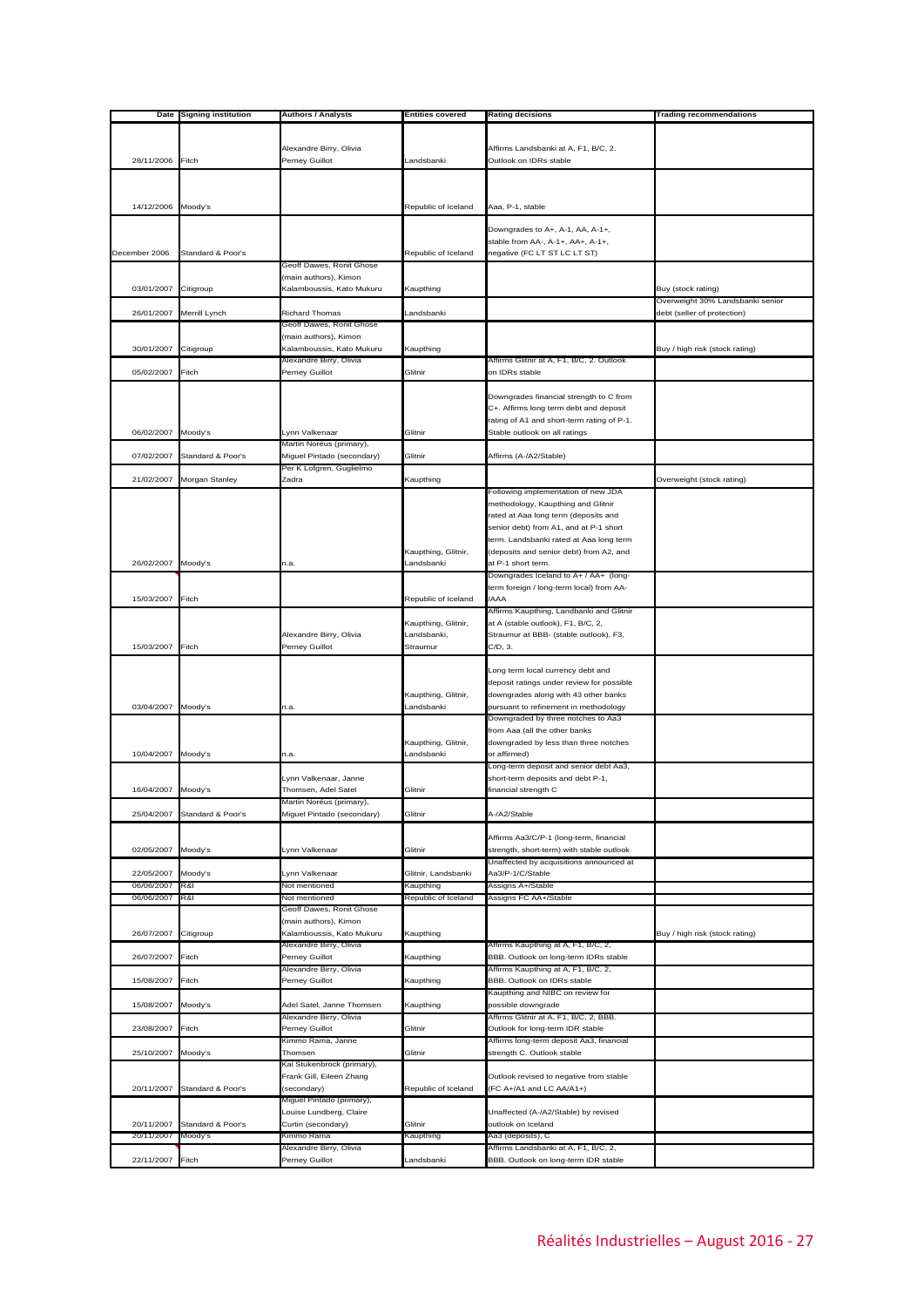| Date         | <b>Signing institution</b> | Authors / Analysts                               | <b>Entities covered</b>           | <b>Rating decisions</b>                                                            | <b>Trading recommendations</b>        |
|--------------|----------------------------|--------------------------------------------------|-----------------------------------|------------------------------------------------------------------------------------|---------------------------------------|
|              |                            |                                                  | Icelandic Banks vs                |                                                                                    |                                       |
|              |                            |                                                  | Nordic peers,                     |                                                                                    |                                       |
|              |                            |                                                  | Powerpoint                        |                                                                                    |                                       |
| 27/11/2007   | Moody's                    |                                                  | presentation                      |                                                                                    |                                       |
|              |                            |                                                  |                                   | Maintains Aa3 / C ratings under review                                             |                                       |
|              |                            |                                                  |                                   | for possible downgrades, due to                                                    |                                       |
|              |                            |                                                  |                                   | contemplated acquisition of the Dutch                                              |                                       |
| 29/11/2007   | Moody's                    |                                                  |                                   | NIBC, itself under review for possible<br>downgrade                                |                                       |
|              |                            | Kimmo Rama, Lynn Exton                           | Kaupthing                         |                                                                                    | Kaupthing neutral Glitnir sell (stock |
| 05/12/2007   | <b>UBS</b>                 | Michael Schenk                                   | Kaupthing, Glitnir                |                                                                                    | rating)                               |
|              |                            | Jackie Ineke, Emma                               | Kaupthing, Glitnir,               |                                                                                    |                                       |
| 11/01/2008   | Morgan Stanley             | Borgstrom, Lee Street                            | Landsbanki                        |                                                                                    | Bearish view                          |
|              |                            |                                                  | Kaupthing, Glitnir,               |                                                                                    |                                       |
| 17/01/2008   | CreditSights               | Simon Adamson                                    | Landsbanki                        |                                                                                    | No recommendation                     |
|              |                            |                                                  | Kaupthing, Glitnir,               |                                                                                    |                                       |
| 23/01/2008   | <b>BNP Paribas</b>         | Olivia Frieser, Axel Swenden                     | andsbanki                         |                                                                                    | No recommendation                     |
|              |                            |                                                  |                                   | Aa3/C ratings of Landsbanki and Glitnir                                            |                                       |
|              |                            |                                                  |                                   | placed on review for possible<br>downgrades. Review of Aa3/C ratings of            |                                       |
|              |                            |                                                  | Kaupthing, Glitnir,               | Kaupthing maintained. P-1 short term                                               |                                       |
| 30/01/2008   | Moody's                    | Kimmo Rama                                       | Landsbanki                        | ratings of all three banks affirmed.                                               |                                       |
|              |                            |                                                  |                                   | Affirms Kaupthing at A, F1, B/C, 2,                                                |                                       |
|              |                            |                                                  |                                   | BBB. Outlook on IDRs changed to                                                    |                                       |
| 31/01/2008   | Fitch                      | Gordon Scott                                     | Kaupthing                         | stable from negative                                                               |                                       |
|              |                            |                                                  |                                   |                                                                                    |                                       |
|              |                            | Joan Feldbaum-Vidra, Kristin                     |                                   |                                                                                    |                                       |
| January 2008 | Moody's                    | Lindow, Pierre Cailleteau                        | Republic of Iceland               | n.a.                                                                               |                                       |
| 20/02/2008   | <b>UBS</b>                 | <b>Michael Schenk</b>                            | Landsbanki                        |                                                                                    | Neutral (stock rating)                |
|              |                            |                                                  |                                   | Downgrades long term (deposit and<br>senior debt) to A1 from Aa3, financial        |                                       |
|              |                            |                                                  |                                   | strength to C- from C and affirms short                                            |                                       |
| 28/02/2008   | Moody's                    | Kimmo Rama                                       | Kaupthing                         | term at P-1. Outlook stable                                                        |                                       |
|              |                            |                                                  |                                   | Downgrades long term deposit ratings to                                            |                                       |
|              |                            |                                                  |                                   | A2 from Aa3, financial strength to C-                                              |                                       |
|              |                            |                                                  |                                   | from C and affirms short term at P-1.                                              |                                       |
| 28/02/2008   | Moody's                    | Kimmo Rama                                       | Landsbanki                        | Outlook stable                                                                     |                                       |
|              |                            |                                                  |                                   | Downgrades long term deposit ratings to                                            |                                       |
|              |                            |                                                  |                                   | A2 from Aa3, financial strength to C-                                              |                                       |
|              |                            |                                                  |                                   | from C and affirms short term at P-1.                                              |                                       |
| 28/02/2008   | Moody's                    | Kimmo Rama                                       | Glitnir                           | Outlook stable<br>Outlook changed to negative from stable                          |                                       |
|              |                            |                                                  |                                   | on government bond ratings and country                                             |                                       |
|              |                            | Joan Feldbaum-Vidra, Kristin                     |                                   | ceiling on foreign currency bank                                                   |                                       |
| 05/03/2008   | Moody's                    | Lindow                                           | Republic of Iceland               | deposits                                                                           |                                       |
| 11/03/2008   | <b>Jyske Bank</b>          | Ole Severinsen                                   | Republic of Iceland               |                                                                                    | Buy bonds / sell protection           |
| 12/03/2008   | SEB                        | Rolf Danielsen                                   | Republic of Iceland               |                                                                                    | n.a.                                  |
| 14/03/2008   | <b>Jyske Bank</b>          | Kent Bæk Iversen                                 | Republic of Iceland               |                                                                                    | Sell ISK (currency rating)            |
|              |                            |                                                  |                                   | A- long term rating placed on credit                                               |                                       |
|              |                            | Miguel Pintado, Louise                           |                                   | watch negative. A2 short term ratings                                              |                                       |
| 20/03/2008   | Standard & Poor's          | Lundberg                                         | Glitnir                           | affirmed                                                                           |                                       |
| 30/03/2008   | CreditSights               | Simon Adamson                                    | Kaupthing, Glitnir,<br>Landsbanki |                                                                                    | No recommendation                     |
|              |                            |                                                  | Kaupthing, Glitnir,               |                                                                                    | No formal recommendation, still very  |
| 31/03/2008   | Merrill Lynch              | <b>Richard Thomas</b>                            | Landsbanki                        |                                                                                    | negative                              |
|              |                            |                                                  |                                   | Outlook of foreign and local currency                                              |                                       |
|              |                            | Paul Rawkins, David Heslam,                      |                                   | Issuer Default Ratings (IDRs) revised to                                           |                                       |
| 01/04/2008   | Fitch                      | Alexandre Birry                                  | Republic of Iceland               | negative from stable                                                               |                                       |
|              |                            |                                                  |                                   |                                                                                    |                                       |
|              |                            |                                                  |                                   | Rating watch negative for the three                                                |                                       |
|              |                            |                                                  |                                   | banks on IDRs, individual rating and                                               |                                       |
|              |                            |                                                  |                                   | subordinated debt (ratings affirmed at A,                                          |                                       |
| 01/04/2008   | Fitch                      | Alexandre Birry, Lidsey<br>Liddell, Gordon Scott | Kaupthing, Glitnir,<br>Landsbanki | F1, B/C, A-). Support rating and support<br>rating floor affirmed at 2 and BBB     |                                       |
|              |                            |                                                  |                                   | LT ratings FC A+ and LC AA placed on                                               |                                       |
|              |                            | Eileen X. Zhang (primary),                       |                                   | credit watch negative. ST ratings FC A1                                            |                                       |
| 01/04/2008   | Standard & Poor's          | Franklin Gill (secondary)                        | Republic of Iceland               | and LC A1+ affirmed                                                                |                                       |
|              |                            |                                                  |                                   | Downgrades long term FC and LC to A                                                |                                       |
|              |                            | Eileen X. Zhang (primary),                       |                                   | and AA- from A+ and AA. Credit watch                                               |                                       |
|              |                            | Kai Stukenbrok, John                             |                                   | negative removed. Negative outlook.                                                |                                       |
| 17/04/2008   | Standard & Poor's          | Chambers (secondary)                             | Republic of Iceland               | Short term FC A1 and LC A1+ affirmed.                                              |                                       |
|              |                            |                                                  |                                   | Long term rating downgraded to BBB+                                                |                                       |
|              |                            | Miguel Pintado (primary),                        |                                   | from A-. A2 short term ratings affirmed.<br>Credit watch negative removed. Outlook |                                       |
| 21/04/2008   | Standard & Poor's          | Louise Lundberg (secondary)                      | Glitnir                           | negative.                                                                          |                                       |
|              |                            |                                                  |                                   |                                                                                    |                                       |
|              |                            | Joan Feldbaum-Vidra, Kristin                     |                                   |                                                                                    |                                       |
| April 2008   | Moody's                    | Lindow, Pierre Cailleteau                        | Republic of Iceland               | n.a.                                                                               |                                       |
|              |                            | Eileen X. Zhang (primary),                       |                                   |                                                                                    |                                       |
|              |                            | Kai Stukenbrok, Franklin Gill                    |                                   | FC A/A1/Negative and LC AA-                                                        |                                       |
| 08/05/2008   | Standard & Poor's          | (secondary)                                      | Republic of Iceland               | /A1+/Negative                                                                      |                                       |
|              |                            |                                                  |                                   | Downgrades the long-term IDRs of Glitnir                                           |                                       |
|              |                            |                                                  |                                   | and Kaupthing to A- from A. Affirms                                                |                                       |
|              |                            | Alexandre Birry, Lidsey                          | Kaupthing, Glitnir,               | Landsbanki's long-term IDR at A. Rating<br>watch negative removed. Negative        |                                       |
| 09/05/2008   | Fitch                      | Liddell, Gordon Scott                            | Landsbanki                        | outlook assigned                                                                   |                                       |
| 13/05/2008   | Morgan Stanley             | Per K Lofgren                                    | Kaupthing                         |                                                                                    | Underweight (stock rating)            |
| 16/05/2008   | Deutsche Bank              | Gillian Edgeworth                                | ISK                               |                                                                                    | Positive on ISK (currency rating)     |
|              |                            |                                                  |                                   |                                                                                    |                                       |